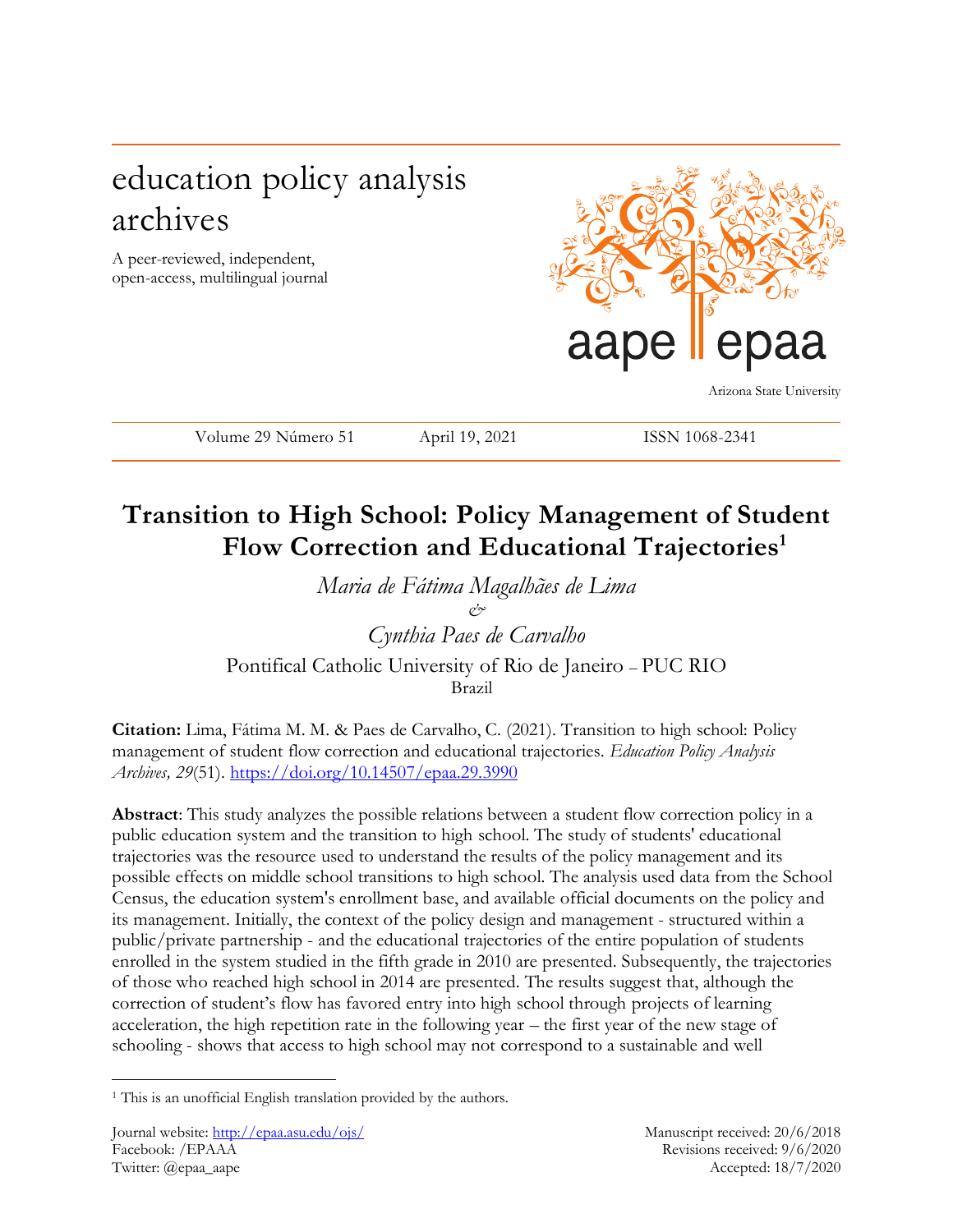consolidated learning process, highlighting the limits of the controversial compensatory nature of the policy on screen.

### **Keywords:** policy management; student flow correction; educational trajectories; high school **Transición para la enseñanza media: Gestión de política de corrección de flujo y trayectorias escolares**

**Resumen:** El presente estudio analiza las posibles relaciones entre la gestión de una política de corrección de flujo en una red pública de enseñanza y la transición para la enseñanza media. El estudio de las trayectorias escolares de los alumnos se ha constituido como recurso para comprender los resultados de la política y sus posibles efectos sobre las transiciones escolares a la enseñanza media. En el análisis fueron utilizados datos del Censo Escolar de la base de matrículas de la red de enseñanza y los documentos oficiales disponibles acerca de la política y su gestión. Inicialmente se presenta el contexto del diseño y gestión de la política – estructurada en el ámbito de una asociación público/privada – y las trayectorias escolares de toda la población de alumnos matriculados en el 5º año de la enseñanza fundamental en la red de enseñanza estudiada en 2010. Posteriormente se presentan las trayectorias de aquellos que han llegado a la enseñanza media en 2014. Los resultados sugieren que, no obstante la corrección de flujo a través de los proyectos de aceleración del aprendizaje haber favorecido el ingreso en la enseñanza media, la elevada tasa de repetición en el año subsecuente – 1<sup>er</sup>año de esta nueva etapa de enseñanza – deja trasparecer que el acceso a la enseñanza media puede no haber correspondido a un proceso de escolarización sostenible y bien consolidado en términos de aprendizaje, evidenciando los límites del polémico carácter compensatorio de la política en debate.

Palabras-clave: gestión de política; corrección de flujo; trayectorias escolares; enseñanza media

#### **Transição para o ensino médio: Gestão de política de correção de fluxo e trajetórias escolares**

**Resumo**: O presente estudo analisa as possíveis relações entre a gestão de uma política de correção de fluxo em uma rede pública de ensino e a transição para o ensino médio. O estudo das trajetórias escolares dos alunos constituiu-se como recurso para compreender os resultados da política e seus possíveis efeitos sobre as transições escolares para o ensino médio. Na análise foram utilizados dados do Censo Escolar, da base de matrículas da rede de ensino e os documentos oficiais disponíveis sobre a política e sua gestão. Inicialmente apresenta-se o contexto do desenho e gestão da política - estruturada no âmbito de uma parceria público/privada - e as trajetórias escolares de toda a população de alunos matriculados no 5º ano do ensino fundamental na rede de ensino estudada em 2010. Posteriormente apresenta-se as trajetórias daqueles que chegaram ao ensino médio em 2014. Os resultados sugerem que, não obstante a correção de fluxo através dos projetos de aceleração da aprendizagem ter favorecido o ingresso no ensino médio, a elevada taxa de repetência no ano subsequente - 1º ano desta nova etapa de ensino - deixa transparecer que o acesso ao ensino médio pode não ter correspondido a um processo de escolarização sustentável e bem consolidado em termos de aprendizagem, evidenciando os limites do controverso caráter compensatório da política em tela.

**Palavras-chave:** gestão de política; correção de fluxo; trajetórias escolares; ensino médio

### **Introduction**

In Brazil, the rate of age-grade distortion indicates the percentage of students of a certain school year, stage or level of education with age above the recommended. According to the Ministry of Education (MEC), the student shows distortion or age-grade discrepancy when a difference between the chronological age and the age expected to the school year attended is of two or more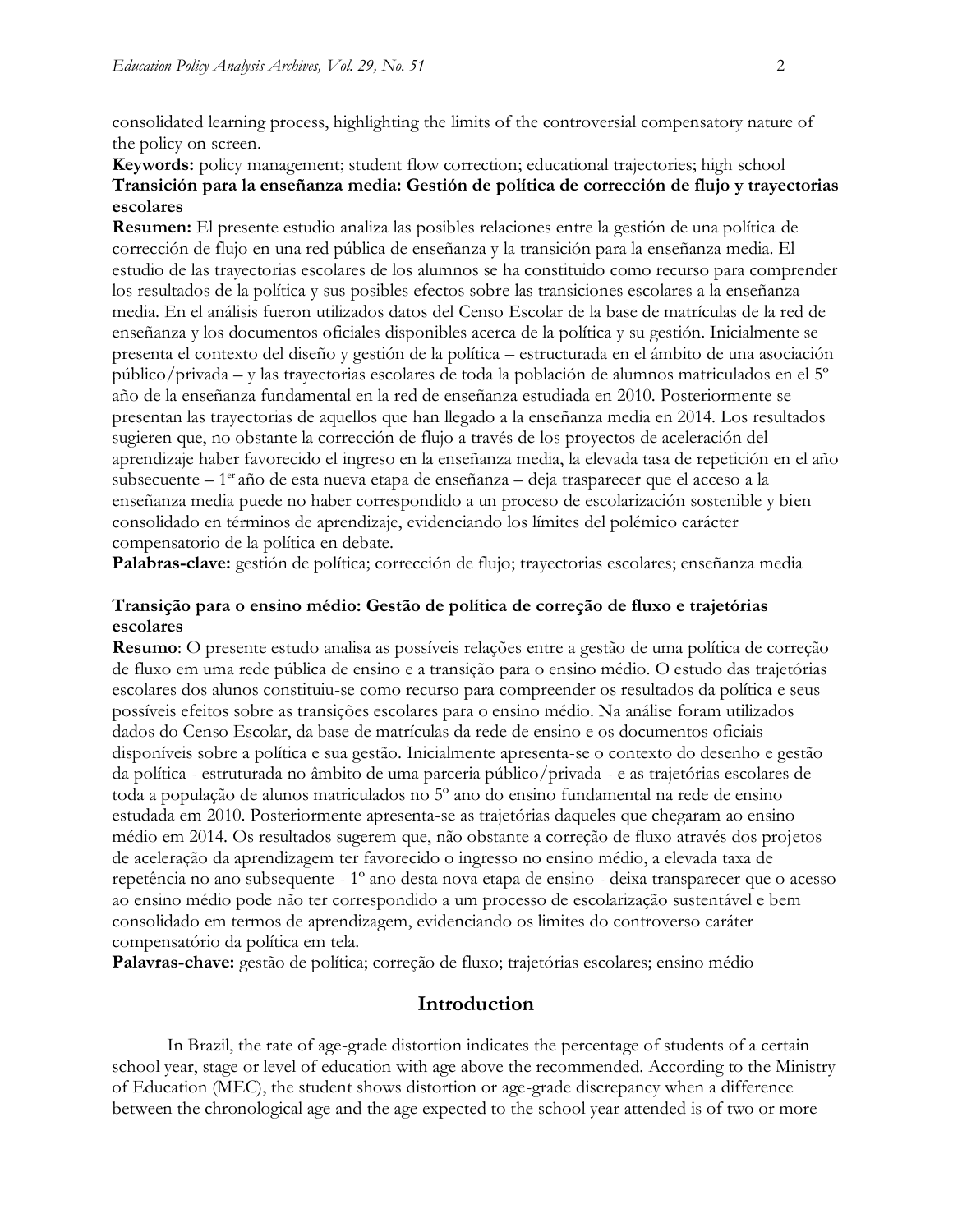years. The high rates of age-grade distortion<sup>2</sup> result essentially from two notable phenomena, which highlight historical education inequalities in the Brazilian scenario: grade retention and school evasion.

Studies at the end of the 1980s showed that the high rates of grade retention in Brazil were related to a deeply-rooted educational tradition that naturalizes and validates the grade retention as "a cultural component of the pedagogical praxis" and conceives the "fail" as a new chance of learning to students who did not learn in the proper period of time. At the time, the expression "Teaching of Retention" was used to illustrate the legitimacy of the grade retention and the historical and cultural roots of the allocation of school failure to a high number of students, particularly in the first grade, throughout decades within the education system (Ribeiro, 1991, p. 16).

Since the 1990s, the harmful effects of the grade retention over students and education systems were focused in the scope of the educational policies and were integrated to the government agendas, via programs and projects to correct the age-grade distortion and the educational flow (Franco et al 2007; Oliveira & Araújo, 2005; Souza et al, 2011). Such programs and projects, conceived as compensatory policies, started to be implemented by public school systems, through public-private agreements or partnerships, with the objective to accelerate and recover the learning of students who were in a state of educational delay and were piling up educational disadvantages (Prado, 2000; Parente & Lück, 2004, 2007).

Within the scope of educational management, it is worth noting during this period the technical and financial input of the Ministry of Education (MEC) and its regulatory role of quality standards in an intergovernmental relationship to balance the regional inequalities and induce cooperation mechanisms between the federal entities. The picture of resources reduction and of State downturn that characterizes the majority of the state action in Brazil in the 1990s (Draibe, 1998; Oliveira, 2005; Riscal, 2011; among others) corresponded to the choice of policy models of compensating nature, in contrast to the universal policies. It is in this context that the learning acceleration projects and programs are highlighted in a governmental agenda, associated to other policies directed to the regularization of the educational flow, as the schooling in cycles (especially in the initial grades of elementary school) and the automatic promotion also adopted simultaneously in several public school systems of the country (Mainardes, 2006; Souza et al, 2011).

It may be speculated as per the occurrence of a certain synchronism between the promotion of the equity and the acquisition of a greater efficiency of the system. While student flow correction policy advocates to correct the trajectory of students in educational delay, they also seek to efficiently integrate them in the regular flow in equitable conditions of learning through the articulation of partnerships with profit or non-profit private organizations, so as to also reduce the costs of failing and vacancies in the system. This hypothesis might explain the proliferation of these policies in public school systems of the country, particularly since the 2000s. In 2010, MEC announced that it allocated resources for student flow correction projects to 20% of the municipalities and to all states of the federation, according to the recorded demands in the respective Plans of Articulated Actions by managers of public school systems (Ministério Da Educação, 2009).

Considering the continuity and the capillarity of such policy in the public school systems of the country, it seems relevant to investigate the possible influences of the policy on the reduction of the education inequalities. The present study shows part of the research performed on the relation

<sup>&</sup>lt;sup>2</sup> According to information available in 2016 School Census, 21.2% of the elementary school students, enrolled in public school system showed age-grade distortion. In the high school the rate reached the level of 30.9%. It is worth noting that schools located in the countryside shows higher rates: 27.8% in elementary school and 30.4% in high school (http://portal.inep.gov.br/indicadores-educacionais).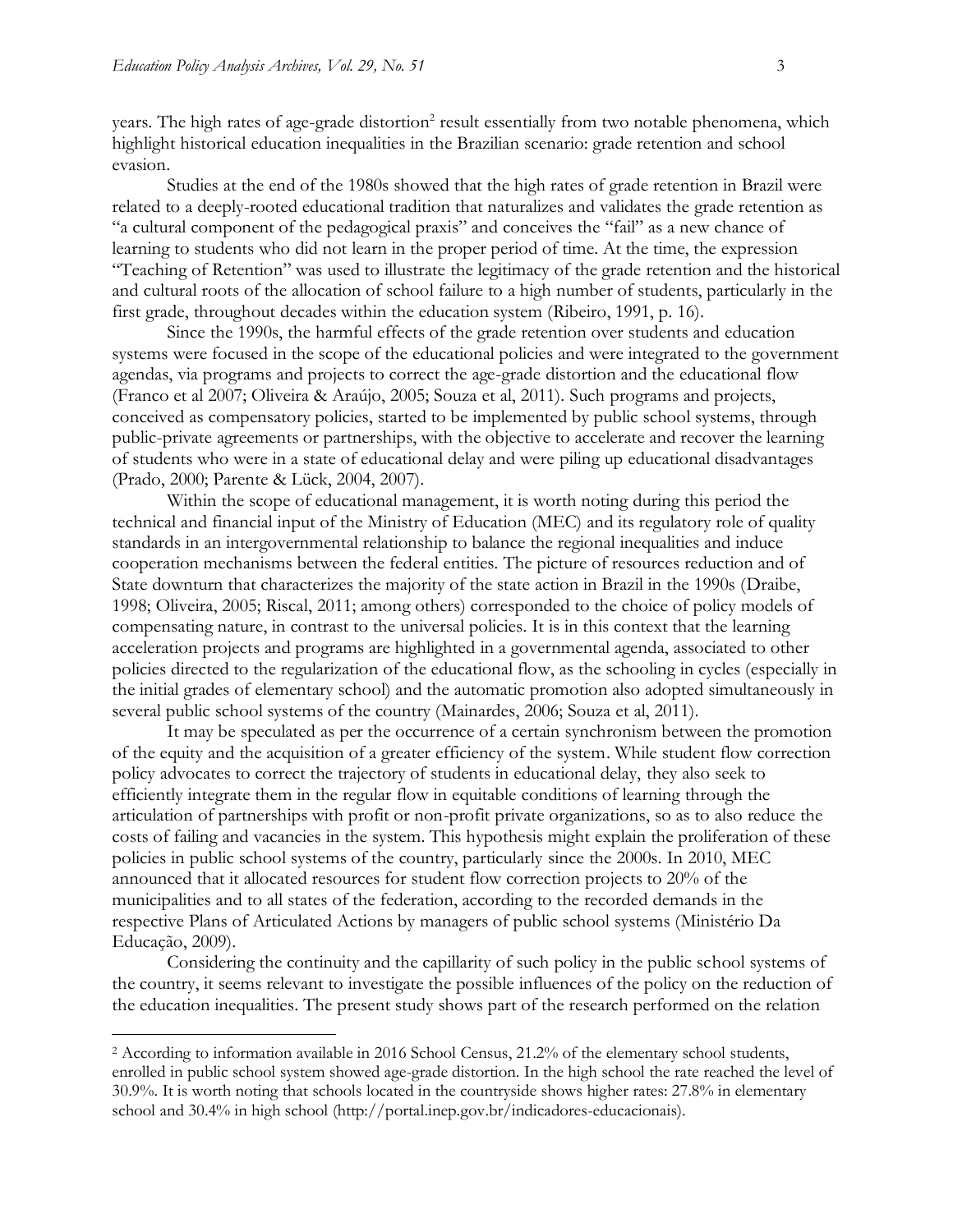between the student flow correction policy implemented in the municipal public school system of Rio de Janeiro and the educational trajectories of students enrolled in fifth grade of elementary school in 2010 to its possible educational outcomes in 2014<sup>3</sup> (Lima, 2016).

The study in view, of quantitative nature, is set in a convergence of the research fields of the Sociology of Education and of the Educational policies and show the data and analysis about students affected or not by the policy in the transition between the elementary school and the high school. The perspective is to present an inclusion approach, in which the study of the trajectories is constituted as a tool to analyze the influence of the policy on the educational trajectories and its possible outcomes in 2014, considering the profiles of students to investigate the reduction and/or maintenance of inequalities within the system and the perspectives of schooling effectively founded.

Therefore, the outcome<sup>4</sup> "high school" was analyzed, both because it is the foremost start point in terms of enrollments of students of the studied cohort in the period of 2010-2014 and by the tensions that involve the debate around the quality of teaching of this stage of basic education in the Brazilian scenario, culminating in the reformation of high school, approved by the Law no. 13,415/2017 (Lima & Gomes, 2013; Motta & Frigotto, 2017; Silva et al, 2016).

The case study in screen investigates a contemporary social phenomenon, analyzed in the context of public school system, from the cohort of students enrolled in the fifth grade of the municipal school system of Rio de Janeiro in 2010. We believe that the analysis of the educational trajectories of this numerically expressive population, as we shall see, might contribute to amplify the understanding about the transition from the elementary school to high school, in a perspective in which the analysis of this particular case might illustrate, deepen or question the previous results of researches, albeit the procedures adopted are of a quantitative nature (Fonseca, 1999; Günther, 2006; Yin, 2005).

The work is organized in six sections, in addition to this introduction. In the following section we will discuss the correlation between the State reform and the addition of the student flow correction projects in the educational agenda both in the 1990s and from the 2000s, as a component of the recent educational agenda referred in the Committed Goals of All for Education Plan and in the Plan of Articulated Actions, presented as mechanisms inducers of the quality of education, referred in the Basic Education Development Index<sup>5</sup>. In the third section it is presented the contributions of the Sociology of Education to the study of the educational trajectories. Subsequently the research field is analyzed, the context, and the characterization of policy. In the fifth section it is presented the data and the methodological procedures. In the sixth section it is analyzed the educational trajectories of students, which the outcome in 2014 corresponded to the high school, and in the last section the final considerations are presented.

<sup>3</sup> In the original research, semi-structured interviews were performed with the managers in the central and intermediate levels of the management of the municipal education, with the purpose to understand the process of elaboration of the policy agenda, as well as to establish information of the documentation sources and to complement the data analysis of the enrollments bases and of classes of the School Census.

<sup>4</sup> The outcomes of trajectories in the year of 2014 were paired in the two groups of students of the research population (enrolled in student flow correction classes and not enrolled in student flow correction classes) and corresponded to the following status: 1)  $9<sup>th</sup>$  grade; 2) High school; 3) High school in 2013 and out of the system in 2014; 4) Young and Adult's Elementary school; 5)  $5<sup>th</sup>$ ,  $6<sup>th</sup>$ ,  $7<sup>th</sup>$ , or  $8<sup>th</sup>$  grade of the middle school; 6) Student flow correction Project; and 7) Out of the system.

<sup>5</sup> The Basic Education Development Index is an indicator created by the federal government to measure the quality of education in public schools.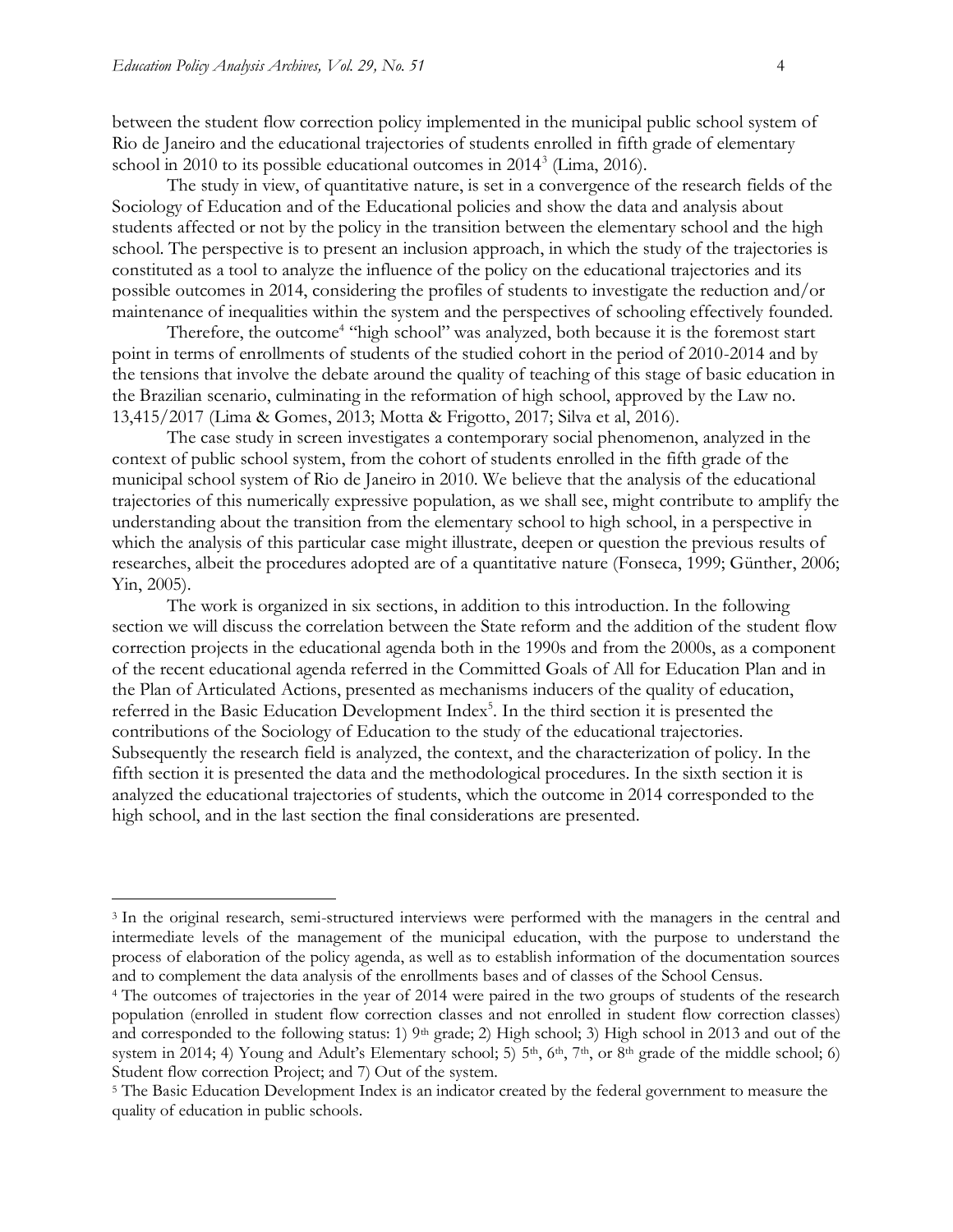## **The Correction of the Age-Grade Distortion and of the Educational Flow in the Contexts of the Education Reforms from the 1990s**

In the context of the second wave of education reforms in the Latin America, in the 1990s, the social policies in general, and the education in particular, were directed to: a) produce human capital of better quality; b) provide a more equitable distribution of opportunities; c) focus and compensate the more undermined social groups; d) operationalize the restructuring of the economic policy by means of the decentralization of financial process and of the incorporation of publicprivate partnerships in the management (Coraggio, 2007).

According to Peroni and Adrião (2008) these principles guided part of the educational policies of the period, which promoted the partnerships of the State with the third sector in the field of the educational policies, which enabled student flow correction programs developed via publicprivate partnerships in the scope of the basic education managed by states and municipalities to receive financial support from the Union for its local implementation. An overview of such mechanisms initially developed in the four initial grades of the public elementary school, for state and municipality education systems, was presented by Parente and Lück (2007). According to the authors, it was only from the year of 1997 that, through the Program referred as Learning Acceleration, the student flow correction actions or policies started to be spread in country level by the Ministry of Education (MEC) itself. The development of the Program was generally performed with the technical and financial support of the World Bank Group (GBM), through agreements established between MEC, non-governmental organizations, and the voluntary affiliation of school systems.

In the funding scope, MEC opened a line to provide financial support to the Program, via auxiliary action, within the Annual Work Plans (AWPs) of the National Fund for Educational Development (FNDE). The on-lending of financial resources to school systems that have voluntarily adhered to the Program was intended to the qualification teachers, reproduction, and distribution of the standardized teaching material devised by the private agent owner of the project. The first years of the Learning Acceleration Program were characterized by the increasing adherence of states and municipalities, and by the almost exclusive setting of the Ayrton Senna Institute as the main agent of the public-private partnership in national scope.

Parente and Lück (2004) have found that between 1999 and 2000 MEC recommended 1174 projects to the municipal and state departments of education, assisted 537367 students and qualified 32894 teachers. The number of schools with acceleration classes went from 1993 to 8044 between the years of 1997 and 1999, corresponding to an increase of 300% of coverage of the policy. Regarding the policy assessment, Parente and Lück (2007, p.18), highlight that, in general, "neither the processes nor the results of the programs are assessed, considering that decisions are made regarding the continuity, discontinuity or alteration of programs, based on much more isolated observations and opinions than global information objectively collected and properly analyzed and interpreted". According to the authors, without such practice, it is not possible to improve the work or recognize whether what has been done in the educational plan produces results compatible with the expenditure made (Parente & Lück, 2007).

Additionally, the analyses about the elaboration and implementation of the student flow correction projects, presented by Parente and Lück (2004, 2007) show that the objectives of the projects (to correct the age-grade discrepancy of students and the educational flow) might not be fully obtained. The technicians of different management levels that performed it, in practice, possibly were not always able to maximize the combination of political intent and administrative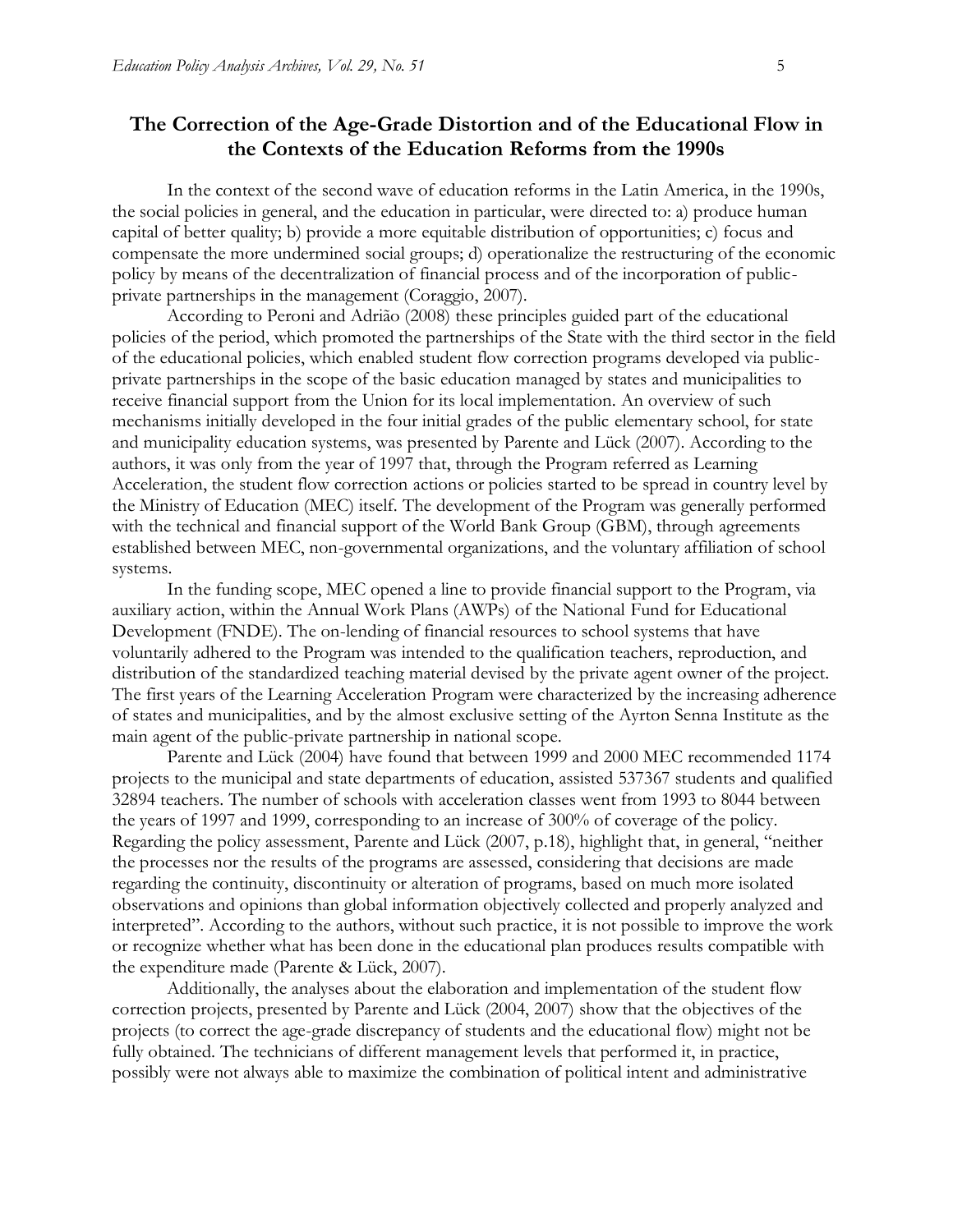action, making it clear, in Ball's perspective, as highlighted by Mainardes (2006), the inequalities between the text and practice arenas of politics.

In the new management of MEC, from 2003, it's worth noting the influence of the Development Plan for Education (PDE) and of the "Committed Goals of All for Education Plan" (Decree 6094, April 24, 2007) on the educational policy of the last decade, particularly on the implementation of student flow correction policies, articulated in view of the education quality whose structural components are the assessment and the accountability systems of the local managers.

In this context, MEC presented to the Brazilian society the Development Plan for Education (PDE) in 2007, as a strategic tool which composes the three axes of Government action: economic growth, social inclusion, and reduction of regional inequalities (Brasil, 2007, p. 5).

It is important to highlight the strategic importance in this process of the alliance between PDE (Development Plan for Education) and "Committed Goals of All for Education Plan" (Decree 6094, April 24, 2007). This is because the Goals Plan acted as an instrument of agreed accountability and collaboration between the Union, the states, and the municipalities, conditioning technical support and voluntary transfers from MEC to adherence to the PDE and commitment to the 28 guidelines established in the Decree, objectively referred in IDEB (Basic Education Development Index).

The integration of IDEB<sup>6</sup> to Goals Plan, as the educational quality index comprising flow and performance, strengthen the thesis that in Brazil, it demands the articulation between efficiency and equity in order to improve the education quality. Thus, the age-grade distortion is now recognized as an issue to be measured in the national scope *pari passu* with the school results of students. It is worth highlighting that one of the objectives of IDEB is to inform about the educational flow and the efficiency rates, in order to increase the approval rates, reduce the failure and the evasion.

In line with Goals Plan, MEC established the Plan of Articulated Actions (PAR), a proposal of multidimensional, strategic planning intended to states and municipalities focusing in the improvement of educational markers. In the scope of the constitutive planning of PAR, the student flow correction is inserted in the "Pedagogical practices and learning assessment" dimension. According to the result of the diagnostic assessment of such dimension, performed by the state or municipality, MEC recommends the technical and/or financial support via the registration of an action related to the student flow correction, offered by social organizations, Civil Society Organization of Public Interest (OSCIP), public or private institutions and/or companies, that was assessed by Basic Education Department – SEB/MEC, and deemed pre-qualified in the scope of the Educational Technologies Pre-Qualification Public Notice that Promote Basic Education Quality (Brasil, 2008, p. 33). The next section presents the contributions of the Sociology of Education that guide the analysis of the educational trajectories.

## **Contributions of the Sociology of Education to the Study of the Educational Trajectories**

According to Nogueira and Fortes (2004, pp.59-60) educational trajectories are "different trajectories that individuals or groups of individuals perform within the education systems". For the authors, these trajectories may be more or less successful, both in absolute and relative terms. In

<sup>6</sup> The Basic Education Development Index was created in 2007, in the scope of the Goals Plan and of PDE, intended to measure the quality of the basic education and establish goals for the improvement of the efficiency (flow) and performance.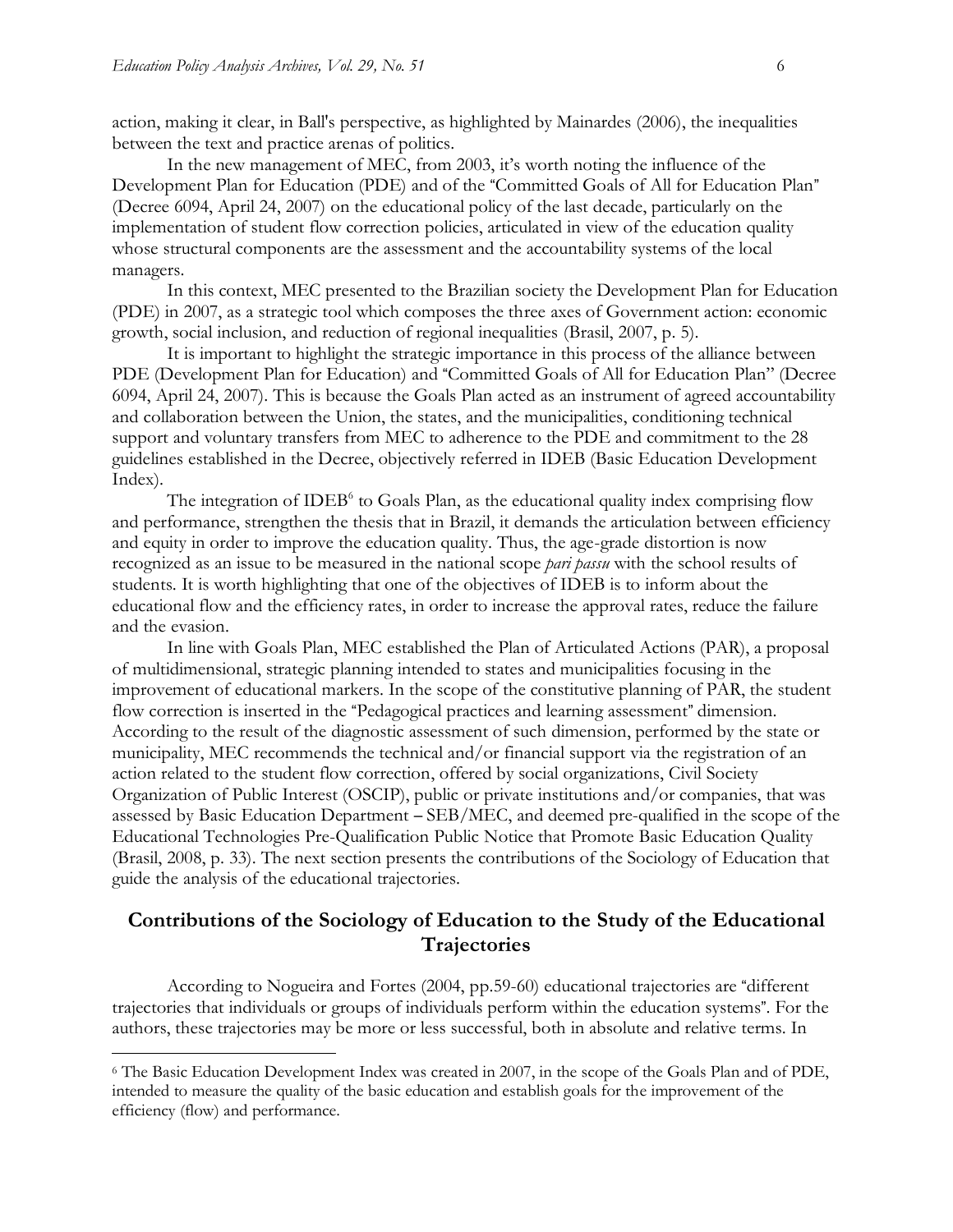absolute terms, the success of the routes is related to the distance traveled by students in order to reach certain point of the system in a certain period of time (in the case of the herein research the period taken in account was 2010-2014), as well as to the speed used to reach this point and the degree of social prestige of the point reached. In relative terms, the authors assert that the issue is more complex. It is necessary to establish the individual educational trajectories in relation to the statistical probability of these trajectories, taking in account the social origins of students.

In fact, dedicated studies of the Sociology of Education, tributaries of the *surveys* of the 1960s, such as the Coleman Report (1966) and the works of Pierre Bourdieu (1998), restate that the social origin has strong influence on the performance of students and the school destinations. Even though the weight of the social origin is stated, it was identified in previous researches factors related to schooling process, education systems, educational policies that explain part of the academic results, and may decrease or reinforce the differences between the social groups, thus affecting the educational trajectories and its outcomes (Brooke & Soares, 2008; Crahay, 2009; Dubet, 2008;).

National studies converge into conclusions that in addition to the family background familiar, and the intra school factors sociodemographic aspects such as color/race, gender, region of the country and place of residence are constituted as factors that influence the educational trajectory, and seem to largely guide the social destination of a considerable number of children and youth of the country (Alves et al 2007; Louzano, 2013; Oliveira & Soares, 2012; Ribeiro, 2011).

For Dubet (2008) the educational trajectories result from a hierarchy interwoven process arising both from the education arbitrage and the context, and of the social origin of the student. According to the author, the republican school could not counteract the effects of the social inequalities over the education inequalities. In this regard, the advances obtained in terms of distribution of educational opportunities are not reducing the origin inequalities and are allowing equitable trajectories. The initial differences tend to be highlighted during the educational trajectories by factors associated to the educational policies, education systems, schools, and to cultural inequalities between students.

Analyzing data from PISA 2009, Crahay and Baye (2013) noted the effects of policies of different education systems on the reduction or the amplification of the weight of the social origin over the success in school and over learning. The authors emphasize that the grade retention on a large scale is notably constituted as a factor that distinguishes the education systems in relation to the school failure and the stigmatization of students who showed a farther social origin from the school culture. They conclude still that "in the level of the education systems it is possible to jointly aim the efficiency and a reduction of the social inequalities of success" (Crahay & Baye, 2013, p. 879), supporting the hypothesis of an important correlation between the educational trajectories and the capacity of education systems to implement policies that reduce the education inequalities and improve learning, in way as to provide an equal and effective education.

In the Brazilian context, the Brazilian Plan for Education (PNE 2014-2024) established as a goal for 2016, the universalistic of access to high school to a population of 15 to 17 years, and the amplification of the net rate of enrollment to 85% until the end of its validity. Among these strategies instituted for the compliance of the goal, the PNE established the maintenance and amplification of "student flow correction programs and actions of elementary school, through of the individual monitoring of the student with outdated school efficiency [...] in order to reposition them in the school cycle in a way compatible with their age" (Brasil, 2014). It is worth noting that between 2009 and 2016 the net rate of enrollment in high school presented an increase of 16 percentage points. This impulse in the enrollments rate regarding previous periods might be related both to the inducing role of FUNDEB, and to the promotion of student flow correction projects and others policies that may have contributed to accelerate the compliance of the legal precept of the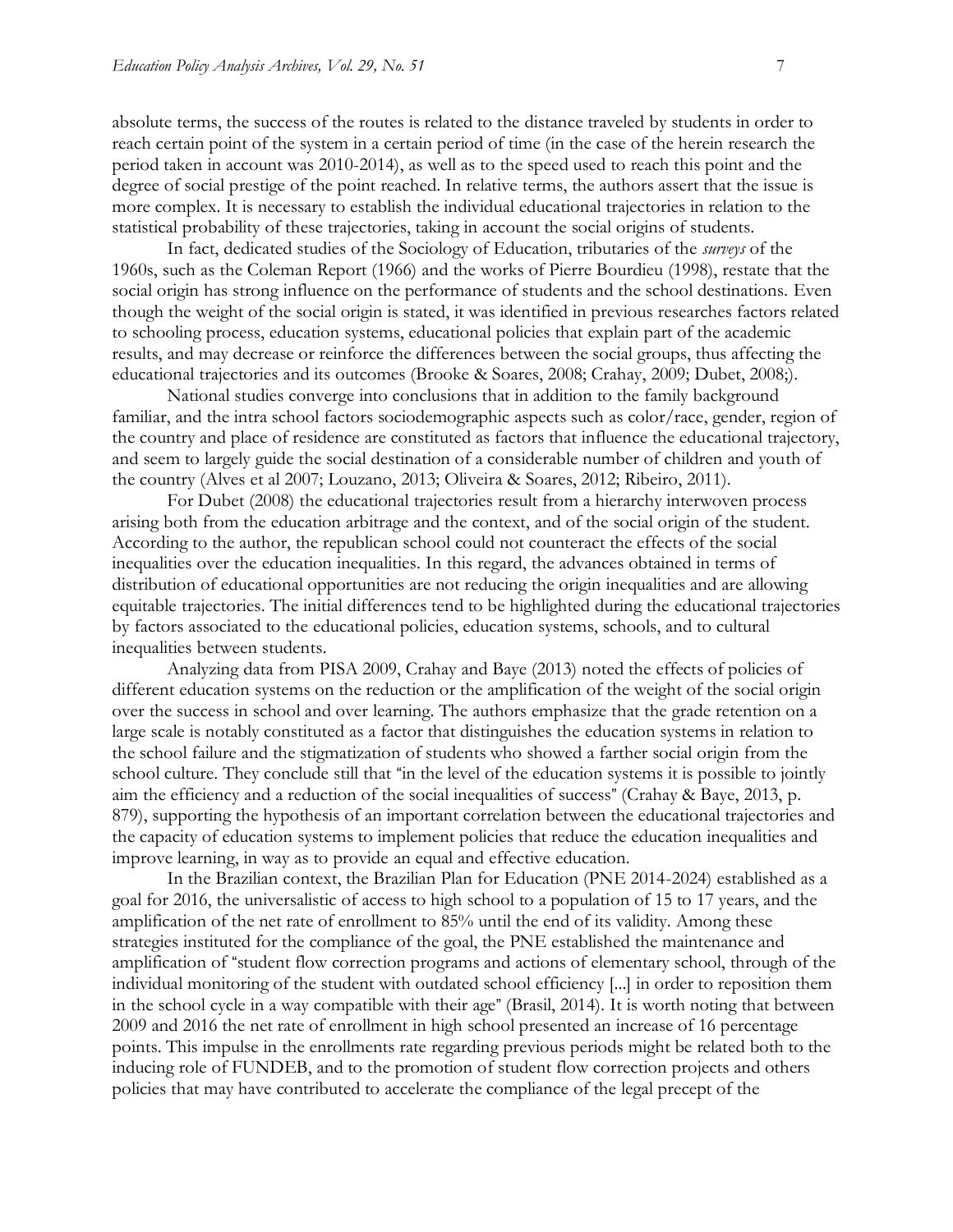universalization of the access, although the distance from the goal set by PNE, and of the realization of the full right to education.

In this regard, Esteves (2018, p. 28) notes that, based on data from 2001 to 2015 from Pnad/IBGE, if on one side the rate of access to high school was marked until 2015 by slowness in entry and accommodation, especially of the population belonging to the poorest quartile of the Brazilian population and to the most vulnerable regions of the country, on the other side, it was incorporated during the period a "huge contingent of young people comprised the percentage of the poorest 25% of Brazilians, of Black race/color and living in rural areas, among others" . The opening of the system to a portion of the historically excluded youth from high school points to the composition of a more heterogeneous and plural audience, in addition to the reduction, albeit slow, of the deficit in democratizing access to this section of the population. On the other side, according to Krawczyk, (2011, p.756) the conditions for staying in high school face obstacles for those who place expectations on it for the project of future life. Such obstacles, according to the author, are mainly related to "the training and remuneration of teachers, the conditions of infrastructure and school management, public investments made, among others". According to Bodião (2018), the supply conditions (facilities, equipment, etc.), in addition to teacher training, incompatible with the area of activity, are some of the problems that have not yet been solved, and that compromise the reduction of the neck in high school with a quality standard. According to the author, criticisms of the structural duality of this teaching stage, low markers of proficiency and approval contributed to the sanction of the High School Reform and the consequent enactment of the Law no. 13,415/2017. The Reform instituted among other changes the flexibility of the curriculum through the provision of training routes, the expansion of the school day academic load, agreements with private educational institutions to promote distance learning, and the inclusion of professionals with notorious knowledge to perform the technical and professional training of students.

The considerations made by Bodião (2018) raised contradictions between some propositions of the Law and the technical and financial conditions of the school systems. In this regard, the *Policy to Promote the Implementation of Full-Time High Schools,* advocated in the Reform, as well as the offer of different training routes, tend to be implemented (if so) in a scenario of deep inequalities between federated entities, but, above all, between public and private school systems, contributing to the redesign of a dual high school.

In next section it will be briefly described the public school system of the city of Rio de Janeiro which sets the field of research, the context which favors the implementation of the student flow correction policies, as well as its characterization.

#### **The Research Field, the Context and the Characterization of Policy**

The field of this research is the municipal school system of Rio de Janeiro, which serves from the early childhood education (6 months to 5 years) to elementary school (first-ninth grade), and to Youth and Adults Education (EJA). According to information in its official web page, the Municipal Department of Education of Rio de Janeiro (SME) in 2015 had 654,454 students enrolled in 1,003 regular schools of elementary school, 247 public daycares, 213 Areas for Child Education (EDIs), and 162 partner daycares.

According to Santos (2014), from 2009, the management model that started to guide the structuring and functioning of the municipal public school system highlighted the partnerships and agreements with social entities and organizations under private law for the implementation of policies, projects, programs, and actions, presented as solutions for the educational problems of the school system. The elaboration of the educational agenda of the municipal management initiated in 2009 sought to develop a diagnostic assessment of the school system and in parallel focused the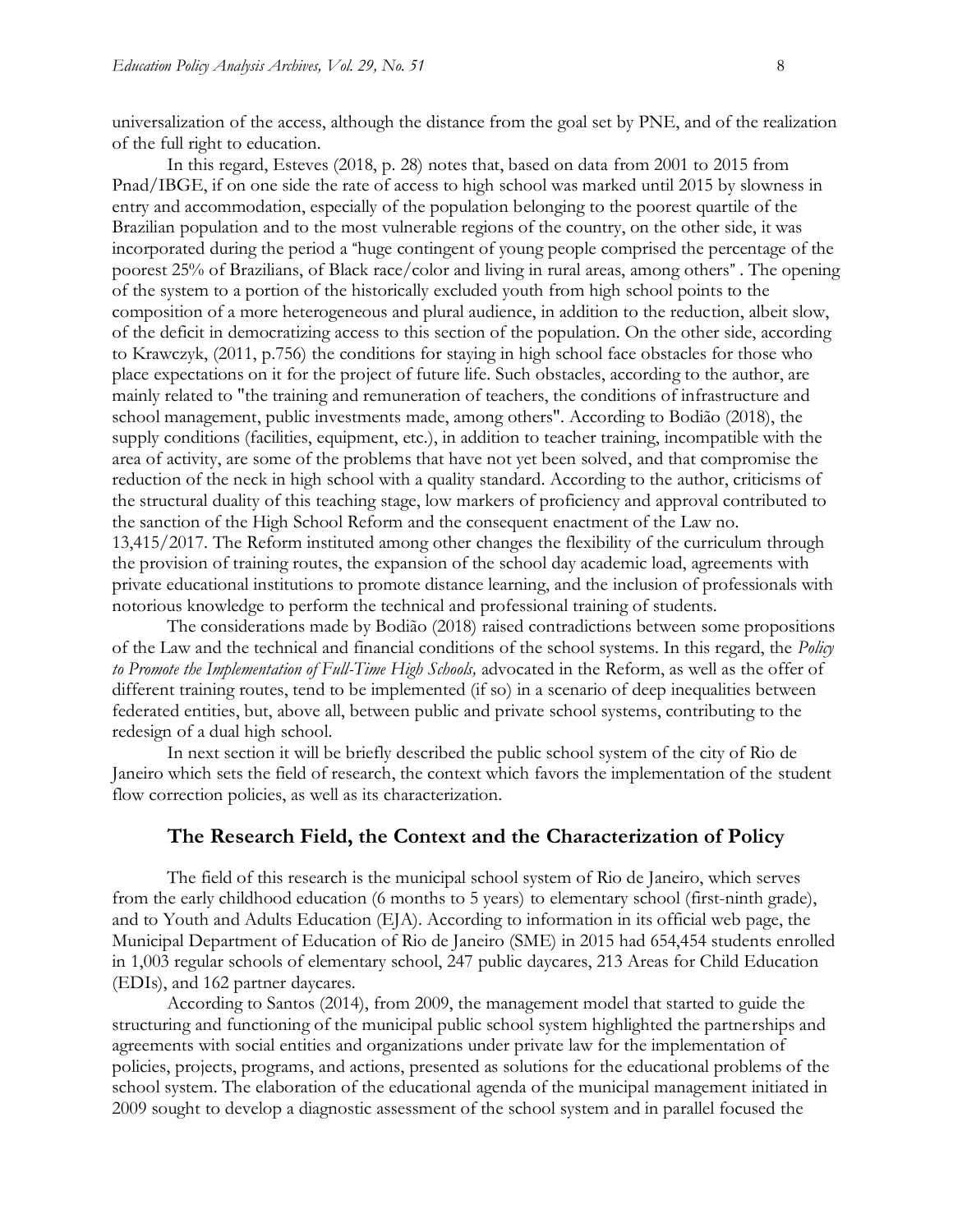assessment of results articulated to an accountability policy, as shows Paes de Carvalho, Oliveira and Lima (2014). In this context, the Municipal Department of Education promoted a diagnostic assessment in partnership with the Ayrton Senna Institute – whose technical knowledge of "solutions for the educational problems", of planning, monitoring and assessment of school systems had the endorsement of MEC - to measure the difficulties of learning and the levels of literacy of students in order to assist policies capable of promoting the improvement of the educational markers of the school system. According to the diagnostic assessment applied in 2009, 13.6% of the students from the fourth to sixth grade of the elementary school were characterized as functional illiterate, and 22% of the students of the sixth grade of the municipal schools system showed agegrade distortion. In line with this diagnosis, the Municipal Department of Education proposed the integration of student flow correction projects into the "School Reinforcement Program" release in the beginning of 2009, via partnerships with the Ayrton Senna Institute (IAS) and the Fundação Roberto Marinho (FRM)<sup>7</sup>. It is important to clarify that the parameters used by Municipal Department of Education for the disclosure of the rate of age-grade distortion in the  $6<sup>th</sup>$  grade of elementary school that guide the design of the policy do not correspond to the official data published by MEC/INEP regarding such school year in 2009, as will be verified below.

In the municipal school system of Rio de Janeiro, the incorporation of the FRM technologies to the "School Reinforcement Program" intended to enable the extension of the student flow correction to the final grades of the elementary school through the promotion of learning acceleration to students from the sixth to ninth grade of elementary school with age-grade distortion of two or more years. On the other side, the technologies of Ayrton Senna Institute focused on literacy and correcting the age-grade distortion of students enrolled in the early grades. It is worth noting the encouragement to the termination of the elementary school of students enrolled in the sixth grade that showed age-grade distortion: for these students the policy envisages the conclusion of the last four grades of the elementary school in 2 years, through the enrollment in student flow correction projects in sequential school years. It is highlighted that, according to data of the MEC/INEP, in 2009, in the year of the implementation of policy, 39.9% of the students of the sixth grade showed age-grade distortion in the municipal school system of Rio de Janeiro. In 2010 this percentage reached 40.6% of the students enrolled in such school year, showing that the "grade retention culture" (Costa Ribeiro, 1991) strongly acted upon the flow and the educational trajectories.

Regarding to this, we can raise the hypothesis that, in addition to the policy being guided by the principles of equity, in order to establish the correction of the age-grade distortion, reduce retention, and promote the learning of students who are behind in school, their objectives were also aligned with the interests of optimizing public resources in terms of regularizing the school flow, indicated by the emphasis on the termination of elementary school in two years and the consequent transition to high school.

Regarding the educational technologies developed by IAS and FRM, intended to learning acceleration, we record the criticisms of a set of researches that highlight the standardized nature, and the intervention in educational and school management, as well as in the autonomy of teaching work, in addition to weakening of democratic management, achieved in the country's democratization process (Chaves, 2012; Pereira, 2011; Peroni, 2012; Peroni et al., 2009).

From the point of view of the director of IAS (2000, p. 146), the nature of the program is intentional, based on the adoption of monitoring and controlling mechanisms of a presumed quality standard, in order to eliminate retention in schools. According to her opinion, "these materials are

<sup>7</sup> These institutions offered educational technologies intended to the literacy and learning acceleration of students who showed age-grade distortion and delay in learning, endorsed by MEC (Brasil, 2009).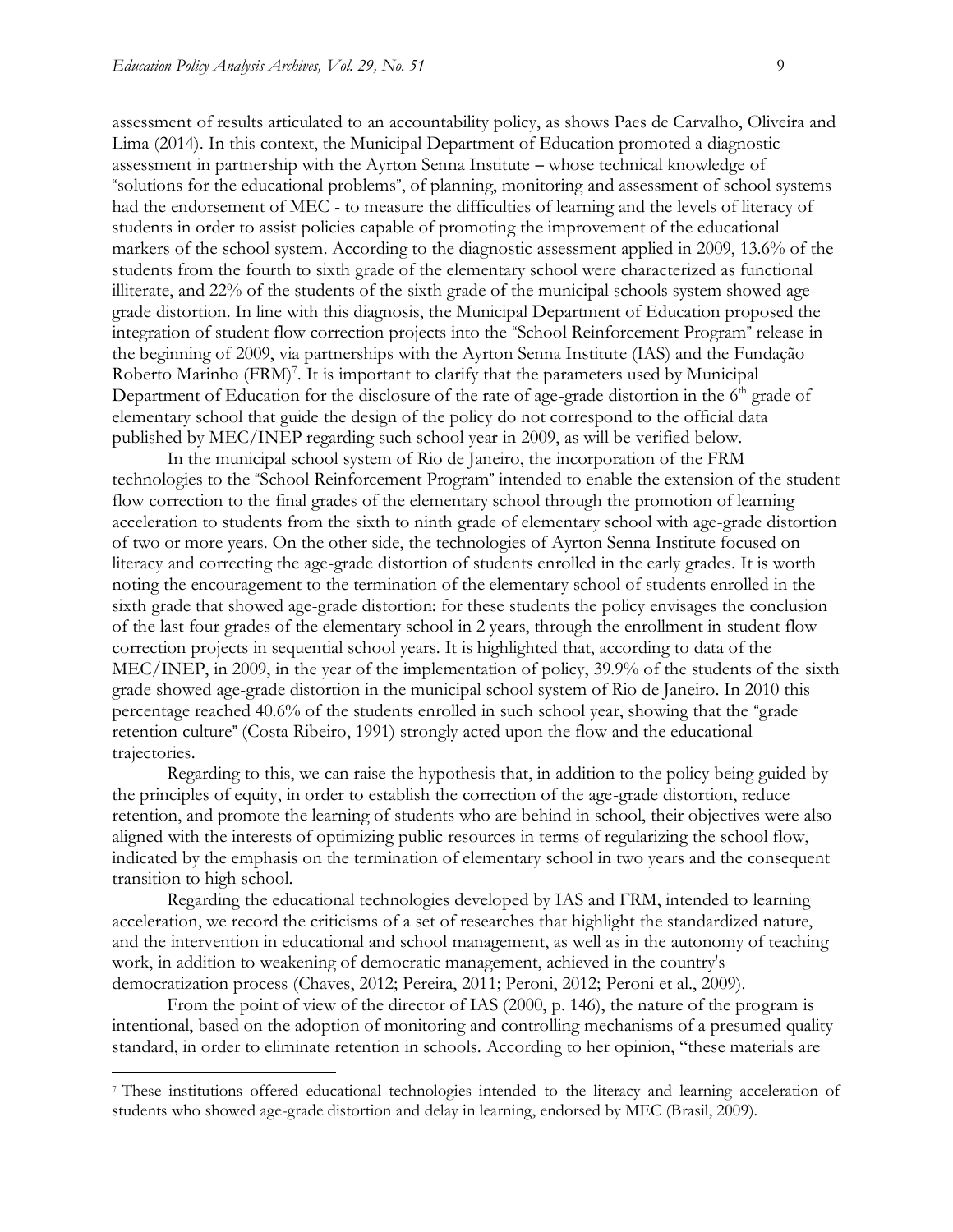strongly structured in order to ensure that even an inexperienced teacher or with insufficient preparation – as is the case with many teachers in Brazil – is able to provide the student with a quality program". In addition to standardized booklets, the Institute is responsible for "training" and regular supervision of teachers, in addition to mastering the student assessment. According to the Ayrton Senna Institute's website, the technologies and materials corresponding to the correction of age-grade distortion are intended for audiences other than the initial grades of elementary school. In this perspective, the "Se Liga" and "Acelera Brasil" projects have the objectives of literacy or accelerate the learning process, respectively, so that the student recovers school discrepancy time.

In the next section we will present the data used, and the methodological procedures of the present study.

#### **Data and Methodological Procedures**

The information used in there herein study arise from three sources of data: 1) the enrollments bases of the 2010 to 2014 School Census; 2) the bases of classes of the School Census of the same period; 3) the enrollments base of SME, member of the Academic Control System (SCA) of the year of 2010<sup>8</sup>, collated to the official documents regarding the policy that explained the guide lines for its implementation at schools (Rio De Janeiro, 2010a, 2010b, 2010c, 2011).

The enrollments and classes bases of the School Census provide data concerning the profiles of students (gender, race/color). In order to capture the grade retention of students it was used a variable pertinent to the stage and the grade of school in which the student was enrolled in, pursuant to the enrollments base of the School Census. In the analysis of trajectories, the bases of classes of the School Census made it possible to identify the classes of student flow correction projects organized by SME-RJ between 2010 and 2014 and to link students' enrollments to projects based on the names/numbers of classes compared to the guidelines (Ordinances and Resolutions of SME-RJ) of enrollments each year. The educational delay was verified through the discrepancy levels of students by the discrepancy variable created for each schooling year of elementary school (first-ninth grade) in the enrollment bases from 2010 to 2014.<sup>9</sup> For the study of trajectories, each discrepancy variable was categorized into three levels: no discrepancy, 1 year of discrepancy, 2 years or more of discrepancy.

We consider the year 2010 as the beginning of the students' trajectory, since we could capture enrollments in student flow correction from this school year in which the projects started to be implemented in the school system and registered in the class base of the School Census with specific codes. The year 2014 was set as the final situation of the outcome analyzed in the model, as it corresponded to the year of plausible outcome, in a situation of regular flow, for students enrolled in the fifth grade in 2010, that is, those entering the fifth grade in 2010, who had a regular trajectory without failing, would finish the ninth grade of elementary school in 2014.

Despite the wealth of data housed in the School Census bases, one of its limits is the lack of variables that may capture or estimate the socioeconomic levels (SEL) of students. In order to

<sup>8</sup> The enrollments base of SME of 2009 hosted data of the students enrolled in the fourth, fifth, and sixth grade of elementary school. Considering that the analysis of the trajectories was initiated in the fifth grade, we used the data of the students who were approved in the fourth grade, and of the students failed in the fifth grade to the end of 2009, corresponding to the research population: students enrolled in the fifth grade in 2010. To compose the enrollments base of 2010 used in the present study, the enrollments of the sixth grade were dismissed.

<sup>9</sup> The reference date used was December 31, according to the criteria established by MEC-INEP for calculating the student's age.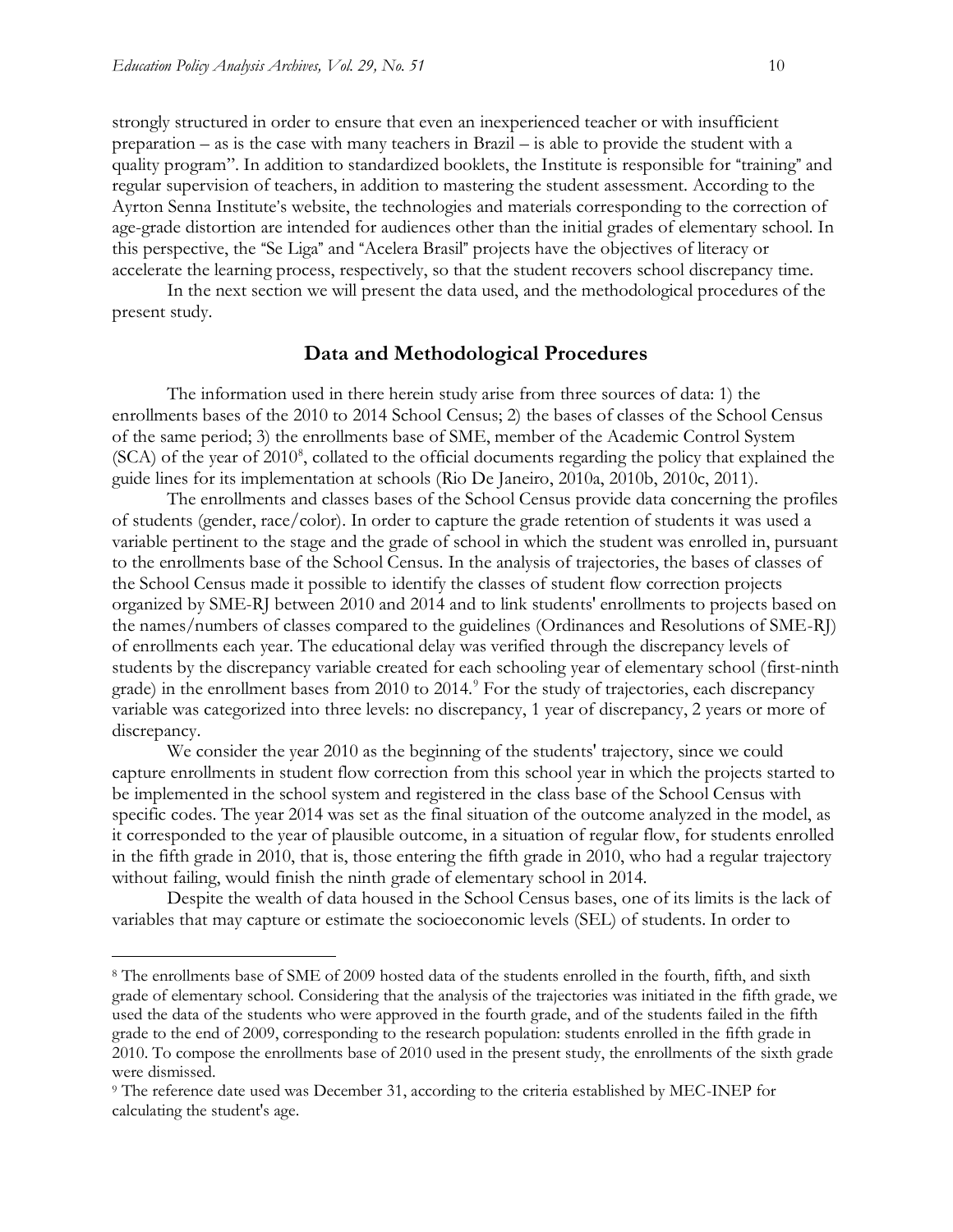circumvent this limit, we initially used the 2009 SME enrollment base as a third data source, considering the advantage it offers to obtain sociodemographic data from students (such as  $NIS^{10}$ , for example). Additionally, this base makes it possible to incorporate the student's Identification Code into the bases of the INEP School Census; a variable then used as a link between the three researches databases, enabling its aggregation into a single database in an aligned manner per student.

In the enrollment base of SME of 2009<sup>11</sup>, we selected all students who were in the fourth or fifth grade in 2009 and who were enrolled in the fift grade in 2010, who then became the 2010 database, integrating the population $12$  whose educational trajectories were investigated in the research. After the treatment of duplicates, we excluded from the base the enrollments that did not have the INEP code, checking in advance if the withdrawal would not affect the analysis, causing a biased loss of data<sup>13</sup>. The variables of the SME enrollment base with the INEP code were then migrated to the class and enrollment base of the School Census that would receive data for 2010, 2011, 2012, 2013, and 2014<sup>14</sup>.

For the study of trajectories, enrollments from the fifth grade in 2010 were selected, corresponding to students who passed from the fourth to the fifth grade (37,348) and those who failed in the fifth grade (3,128) from the 2009 enrollment base. Thus, the investigated population now has 40,476 enrollments corresponding to the total number of students enrolled in the fifth grade in the municipal school system of Rio de Janeiro in 2010 that had an INEP code<sup>15</sup>. The analysis developed then focused initially on this group of students and their eventual insertion in the student flow correction policy of SME, registered through their enrollment in one or more student flow correction classes throughout the educational trajectory of the final four years of Elementary School  $(2011 \text{ to } 2014)^{16}$ .

<sup>10</sup> The NIS, Social Identification Number, has been used in national surveys as a proxy for poverty, as it is associated with the risk of social vulnerability, due to being related to the Single Registry for Social Programs of the Federal Government, whose beneficiaries are notably families that are in the poverty or extreme poverty range.

<sup>11</sup> Originally the database had 183,319 cases, referring to: 54,107 enrollments in the fourth grade, 54,275 enrollments in the 5<sup>th</sup> grade, and 74,937 enrollments in the sixth grade. However, we found that  $47,280$  (26%) of the cases did not have an Identification Code of INEP and that there was a high incidence of duplication. <sup>12</sup> Since this is a study that investigates the population, randomization would not be enough to verify selection bias.

<sup>&</sup>lt;sup>13</sup> We compared the sociodemographic characteristics of the two groups of students, in order to observe the equivalence of students with and without INEP code from the fourth and fifth grade, who were part of the enrollment base in 2009, considering that these students would be eligible for the fifth grade in 2010. Since the withdrawal would not prejudice the analysis, the enrollments that did not have the INEP code were dismissed.

<sup>14</sup> In this migration 15,030 cases were "lost", most likely due to the evasion of enrollments in the fourth, fifth, and sixth grades of schooling in the school years of 2010 to 2014. The cases related to enrollments of the fifth grade in 2010 (which had initially been "lost" between 2010 and 2014) were integrated into the base, thus constituting the group of 4,224 students characterized by the "out of the system" outcome. It is important to note that these cases are not restricted to evasion, but also relate to the students' moving to other states of the Federation and deaths, among other situations whose details cannot be captured by the research.

<sup>15</sup> Duplicate cases and/or cases that did not have INEP code were removed, as already explained. <sup>16</sup> Such classes were recognized in the school system as "project classes", a name that simultaneously expressed a link to IAS and FRM in the elaboration, and a mark referring to partnerships in the policy implementation process.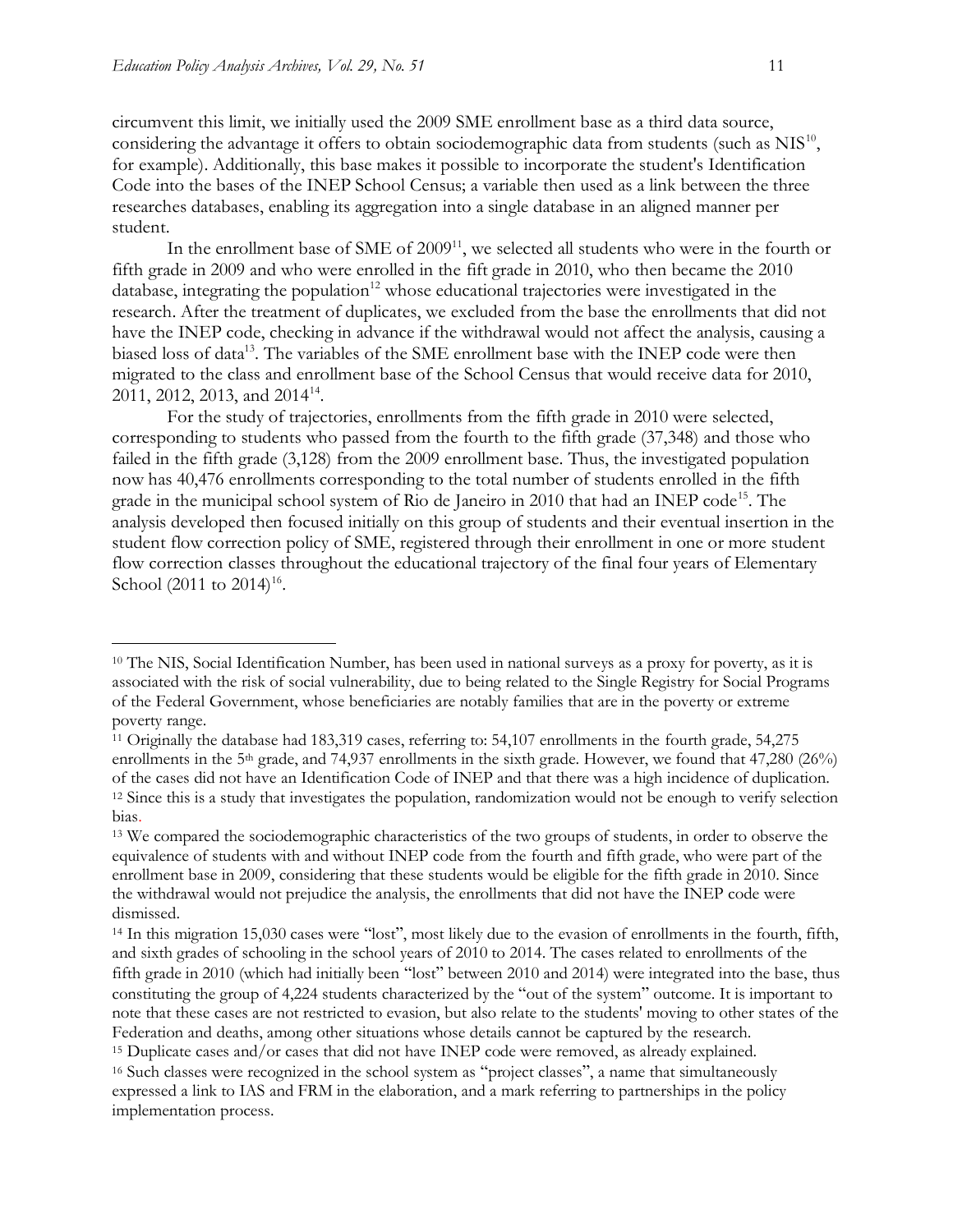In order to establish a relationship between the population and the research profile presented here (school outcome in high school), we initially registered the two sets of students in the population, classified as follows: 1) students who were not enrolled in a student flow correction class and therefore enrolled only in regular classes in 2011, 2012, and  $2013^{17}$ ; 2) students who were enrolled in student flow correction classes in any of these years of the analyzed period. The following table presents the sociodemographic data that characterize these students.

#### **Table 1**

 $\overline{a}$ 

*Sociodemographic characteristics of students in 5 th grade in 2010, whether having attended student flow correction classes or not between 2011, and 2013*

| Enrollments in 2011, 2012, and 2013 $\rightarrow$ |                                 | Enrolled in regular |                         | <b>Enrolled</b> in student |                                    |
|---------------------------------------------------|---------------------------------|---------------------|-------------------------|----------------------------|------------------------------------|
|                                                   |                                 | classes             |                         | flow correction            |                                    |
|                                                   |                                 |                     |                         | classes                    |                                    |
| Sociodemographic Characteristics $\downarrow$     |                                 | No.                 | $\frac{\theta}{\theta}$ | No.                        | $\frac{\partial}{\partial \theta}$ |
| Gender                                            | Male                            | 16,224              | 47.2                    | 3,555                      | 58.0                               |
|                                                   | Female                          | 18,126              | 52.8                    | 2,571                      | 42.0                               |
| Color/Race <sup>18</sup>                          | White                           | 12,503              | 36.4                    | 1,830                      | 29.9                               |
|                                                   | Not white                       | 19,982              | 58.2                    | 3,918                      | 63.9                               |
|                                                   | Undeclared                      | 1,865               | 5.4                     | 378                        | 6.2                                |
| Mother's Education                                | Illiterate                      | 493                 | 1.4                     | 155                        | 2.5                                |
|                                                   | Incomplete Elementary<br>school | 9,280               | 27.0                    | 2,194                      | 35.8                               |
|                                                   | Complete Elementary<br>school   | 13,017              | 37.9                    | 2,212                      | 36.1                               |
|                                                   | Middle school and<br>Higher     | 7,366               | 21.4                    | 671                        | 10.9                               |
|                                                   | No Information                  | 4,194               | 12.3                    | 894                        | 14.7                               |
| Father's Education<br>Illiterate                  |                                 | 517                 | 1.5                     | 140                        | 2.3                                |
|                                                   | Incomplete Elementary<br>school | 7,713               | 22.5                    | 1,568                      | 25.6                               |
|                                                   | Complete Elementary<br>school   | 11,185              | 32.6                    | 1,796                      | 29.3                               |
|                                                   | Middle school and<br>Higher     | 6,455               | 18.8                    | 608                        | 9.9                                |
|                                                   | No Information                  | 8,480               | 24.6                    | 2,014                      | 32.9                               |
| Vulnerability Marker                              | No                              | 19,109              | 55.6                    | 3,066                      | 50.0                               |
| (NIS)                                             | Yes                             | 15,241              | 44.4                    | 3,060                      | 50.0                               |
| Total                                             |                                 | 34,350              | 100                     | 6,126                      | 100                                |

*Source*: Enrollments base of 2010 SME and School Census. Elaborated by the authors.

<sup>&</sup>lt;sup>17</sup> From this point of the research, we started to guide the study of trajectories considering the year 2011 as the first year of transition of schooling years. In this regard, the year of 2010, used as the beginning of the trajectory of all students, in view of the enrollments in the fifth grade, will no longer be used in the analysis. <sup>18</sup> Regarding the race/color, we adopted in this work the grouping between whites and non-whites (Indigenous, Brown, Yellow, and Black) that will be hereinafter observed in the analyses. In other segments of the text, the percentages of the undeclared were dismissed, which remained on average in the range of 6%.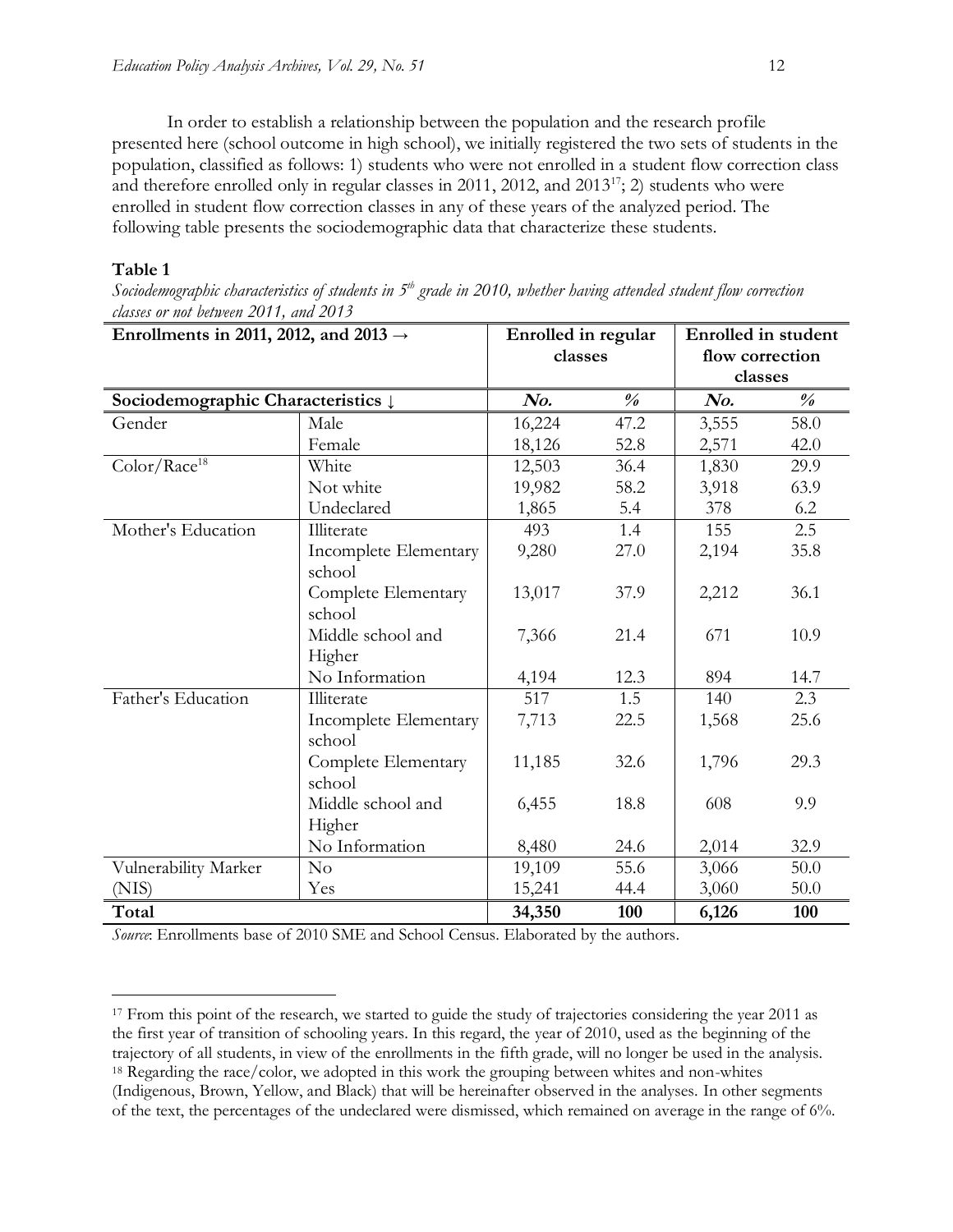The data in Table 1 indicate that, regarding the gender, although the male gender prevails (58%) in the group of students enrolled in student flow correction, the female sex predominates (52.8%) among those who attended only regular classes. Regarding race/color, students enrolled in student flow correction are predominantly non-white (63.9%), and the disparity between whites (29.9%) and non-whites is quite notable. In contrast, in the group of students who remained only in regular classes throughout the period analyzed, the percentage of non-whites (58.1%) is lower, and the difference between whites (36.4%) and non-whites is less prominent.

Regarding the education of mothers, both between students enrolled in student flow correction, and between those who were not enrolled, in percentage terms prevailed the mothers who have completed Elementary school<sup>19</sup>. In contrast, the mothers of students who did not go to project classes are more educated: 21.4% of them completed middle school or third-level, while only 10.9% of the mothers of students enrolled in student flow correction participated in it. The data seem to confirm the conclusions of several studies (Alves & Soares, 2009; Nogueira, 2005; Riani & Rios-Neto, 2008) that have shown the relation between the education of parents and the school success of students. Such studies emphasize that the cultural capital transmitted by families and the education of parents (especially mothers) favor the longer trajectories of students. In the case of the studied population, the higher education level of the families of students who never enrolled in student flow correction classes confirms the knowledge accumulated in the literature of the area.

One way to capture social vulnerability of students is through information that indicates whether the student has NIS. Among students enrolled in student flow correction projects, 50% of these students had NIS while 44% of those who were not enrolled in student flow correction did not have NIS. Referred studies in the field (Carvalho, 2004; Ferraro, 2007; Louzano, 2013; Osório & Soares, 2005; among others) have reaffirmed that non-white, male students, with lower socioeconomic levels, whose mothers are poorly educated, tend to have less long-lived and more rough trajectories. The evidence from these surveys shows that Black boys, for example, tend to have a higher chance of grade retention and school delay. In the present study, as shown in Table 1, this scenario corresponds to students enrolled in student flow correction projects.

In this regard, it is worth highlighting the research carried out by Xavier and Alves (2014) that estimated the relationship between the composition of students in schools and the performance levels. The evidences indicated that the composition by race/color explains more strongly the performance than the socioeconomic level of the school. According to the authors, a plausible explanation is the low expectations regarding the success of these students in the school context, which would cause a tendency of academic leveling down. This phenomenon reflects not only that sociodemographic differences are directly related to social inequalities, but also that these differences account in large part for the school divides between the social groups that enter school.

It is worth mentioning that during the analysis of data from the School Census in the present research it was possible to observe the maintenance of notable differences between the percentages of age-grade distortion of white and non-white students enrolled in student flow correction. Regarding the two sets of students (enrolled in regular classes and in student flow correction classes), a significant difference between these is the age-grade distortion noted in the beginning of the educational trajectory in 2010. According to data of the School Census, among the students not enrolled in student flow correction 1.6% showed more than 2 years of discrepancy. In the set of students enrolled in student flow correction this percentage reached 26.9% of the students, but

<sup>19</sup> Although, according to Law 9394/1996, the nomenclature has been changed, and the Elementary school (combination of the old primary course and junior high school of nine years duration) currently corresponds to the elementary school, while the Middle school corresponds to high school, we kept the names used in enrollment base of SME.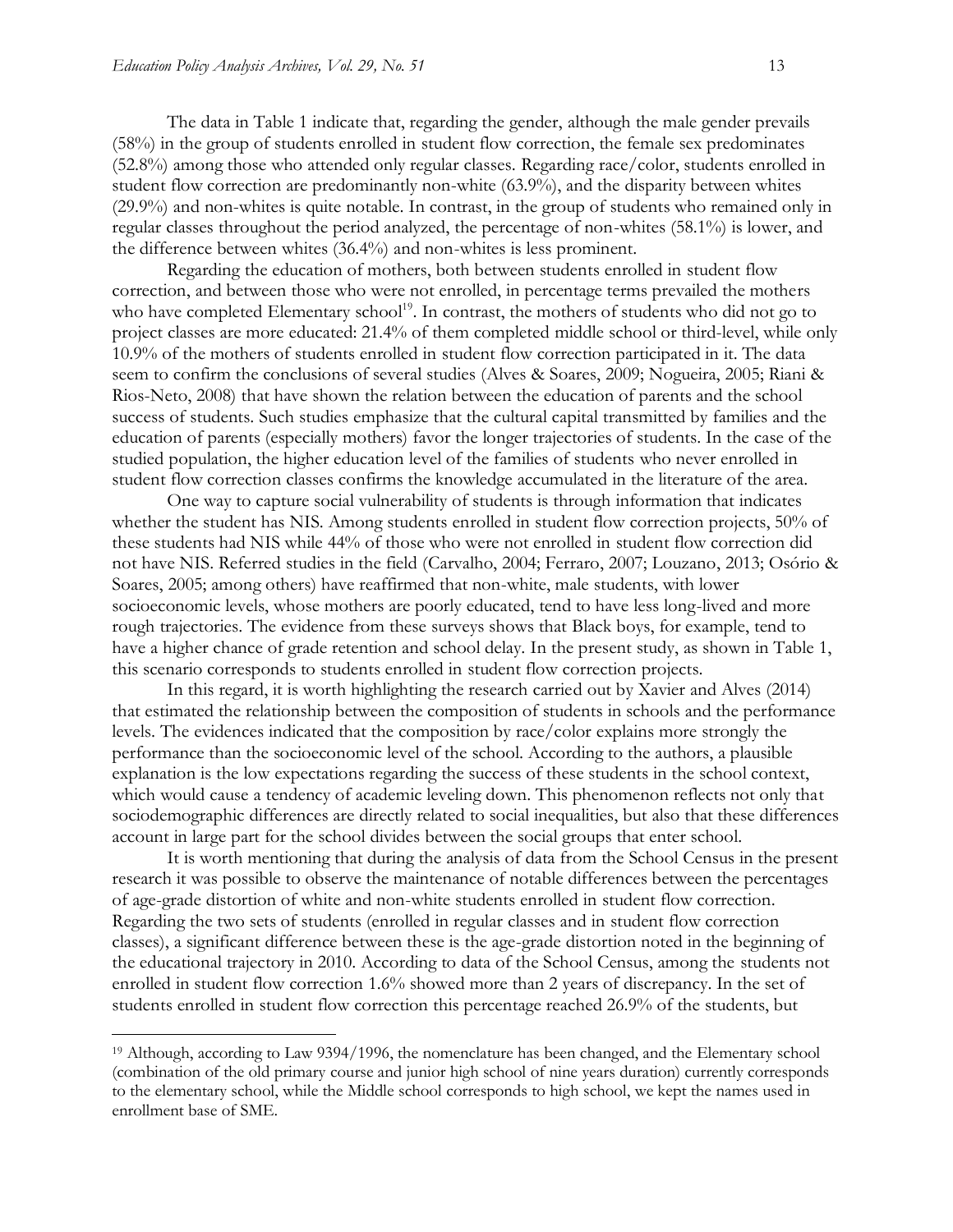35.9% did not show age-grade distortion. Considering that the policy focused exactly on students with school delay, this unexpected result seems to show that other factors other than age-grade distortion explain the referral to student flow correction or project classes. The hypothesis that is raised is that school agents have different expectations in relation to these groups, and based on them interpreted and intervened distinctively in the policy implementation processes. However, since this is a research that sought to investigate the possible effects of politics on the trajectories of students, we did not focus on this analysis.

In the following table it is noted the distribution of the enrollments per school outcome in 2014, according to the sets of students (enrolled only in regular classes and enrolled in classes of student flow correction projects).

#### **Table 2**

| www.cover or not twee were enrolled stationt flow correction classes octiveen 2011 and 2019 |                     |                         |                        |                         |  |  |
|---------------------------------------------------------------------------------------------|---------------------|-------------------------|------------------------|-------------------------|--|--|
| Enrollments in 2011, 2012, and 2013 $\rightarrow$                                           | Enrollments in      |                         | Enrolled in classes of |                         |  |  |
|                                                                                             | regular classes     |                         | student flow           |                         |  |  |
|                                                                                             | correction projects |                         |                        |                         |  |  |
| School Outcome in 2014 $\downarrow$                                                         | $\mathbf{N}$ o.     | $\frac{\theta}{\theta}$ | $\mathbf{N}$ o.        | $\frac{\theta}{\theta}$ |  |  |
| High school                                                                                 | 23                  | 0.1                     | 1,664                  | 27.2                    |  |  |
| Class of Student Flow Correction Project                                                    | 728                 | 2.1                     | 1,611                  | 26.3                    |  |  |
| Out of the System                                                                           | 2,631               | 7.7                     | 1,337                  | 21.8                    |  |  |
| $5th$ or $6th$ or $7th$ or $8th$ grade of the elementary                                    | 5,402               | 15.7                    | 967                    | 15.8                    |  |  |
| school                                                                                      |                     |                         |                        |                         |  |  |
| In high school in 2013 and out of the system in                                             | $\Omega$            | $\Omega$                | 256                    | 4.2                     |  |  |
| 2014                                                                                        |                     |                         |                        |                         |  |  |
| EJA - Elementary school                                                                     | 284                 | 0.8                     | 198                    | 3.2                     |  |  |
| $9th$ grade                                                                                 | 25,282              | 73.6                    | 93                     | 1.5                     |  |  |
| Total                                                                                       | 34,350              | 100                     | 6,126                  | 100                     |  |  |

*Distribution of the enrollments of students who attended the 5 th grade in 2010 as per the school outcomes in 2014, whether or not they were enrolled student flow correction classes between 2011 and 2013*

*Source:* Enrollments base of 2009 SME and 2010 to 2014 School Census. Elaborated by the authors.

As shown in Table 2, with regard to the distribution of enrollments among students in regular classes, the highest percentage is concentrated in the outcome corresponding to the ninth grade of elementary school, with 73.6% of students. It is presumed that the educational trajectory of these students was stable, without failing, considering that in a regular flow the expectation for these students was the arrival to the ninth grade in 2014.

In the set of students enrolled in student flow correction classes, the percentage of students not in the system in 2014 stands out, which is equivalent to 21.8% of this group. However, it is worth noting that this subgroup involves several situations: in addition to the evaded students, students who supposedly may have died or moved to another state in the Federation. The data from the School Census used did not allow clarifying such distinctions, since they registered enrollments per unit of the Federation only.

Another aspect that deserves discussion is the similarity between the percentages of students whose outcomes in 2014 correspond to the fifth, sixth, seventh, and eighth grade of elementary school in both groups of students. Regardless of students having attended student flow correction classes or not, this outcome, which corresponds to repetition, shows for both groups percentages close to 15%.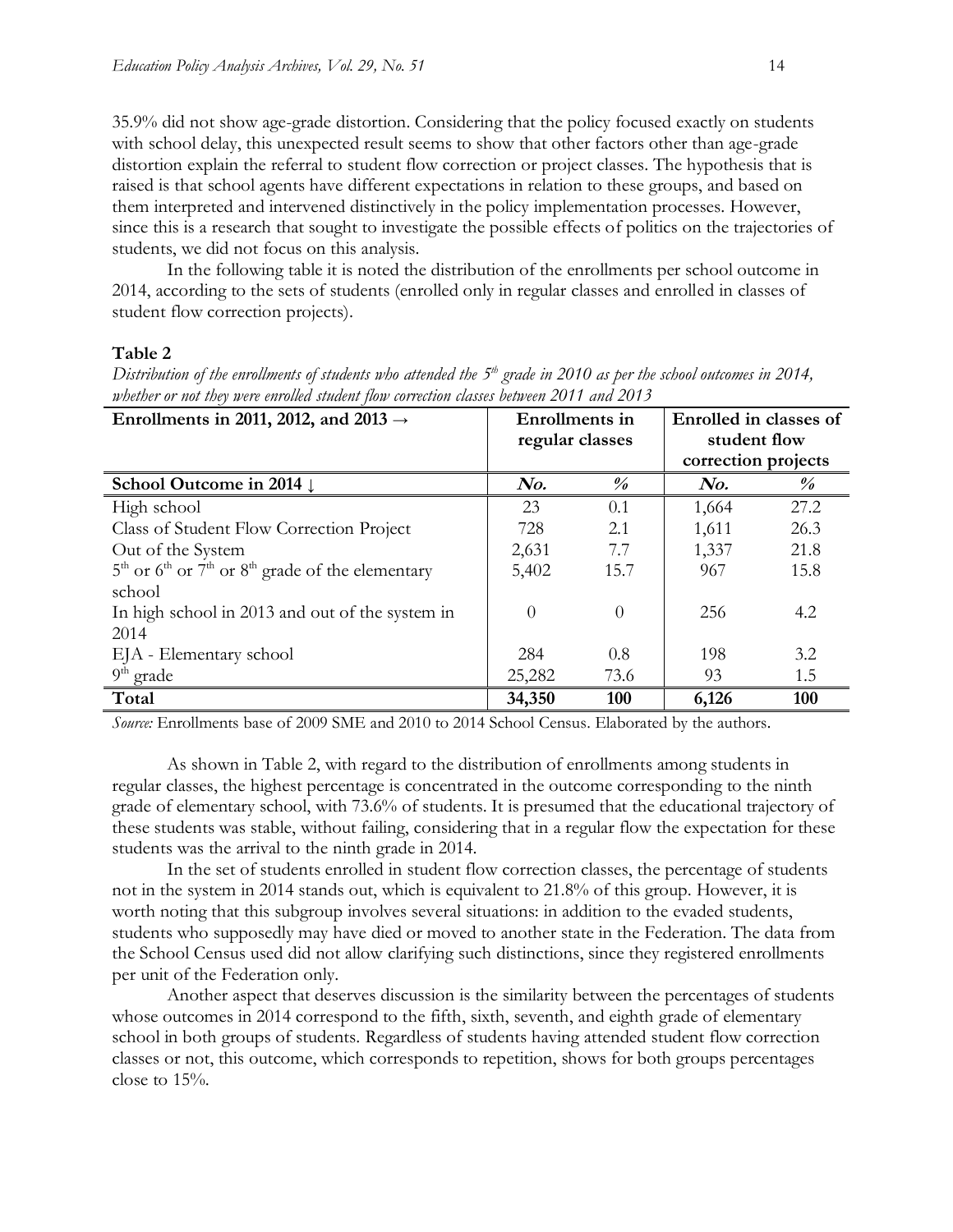Regarding the high school outcome, the focus of the present work, since the students in the subgroup that achieved this outcome in 2014 were older than those who did not attend student flow correction in 2010, we consider that the resource of learning acceleration in this policy would have favored this outcome by correcting the trajectory and its school flow. Thus, the high school outcome for students of student flow correction projects would express the success of the intervention that would have helped them to finish elementary school in a shorter period of time, enabling the extension of schooling with the consequent enrollment in high school. In this sense, this outcome would be a measure of success in the student flow correction policy implemented between 2010 and 2014.

However, it cannot be guaranteed that the transposition of the barrier from the final grades of elementary school to high school alone will guarantee learning or educational success, the permanence in the education system and the prolonged progress in the education system. Studies have pointed to high repetition, dropout and evasion rates, as well as low proficiency in this educational stage (Lima & Gomes, 2013; Silva et al., 2016). In the next session, we will analyze the trajectories of students enrolled in student flow correction projects that achieved this outcome in order to discuss some effects of the policy implemented in the municipal school system of Rio de Janeiro between 2010 and 2014 on these students.

Finally, it is worth highlighting the limits of the methodology used in this study, in particular those related to the distance of this research from an almost experimental design<sup>20</sup>. For this reason, we did not intend to globally capture the impact of student flow correction projects on trajectories of students, but rather we seek to establish the possible relationships between policy management in the municipal school system of Rio de Janeiro, and the trajectories of students enrolled in the fifth grade of elementary school in 2010 who have reached high school in 2014. In this sense, the choice of studying educational trajectories is based on the potential that this approach can offer to explain the relationship between a given education system, the management of a policy and its possible effects.

#### **Outcome of the Trajectory in High School: Discussions and Results**

For students enrolled in student flow correction between 2010 and 2014, the outcome of the trajectory in high school was predictable, considering the relationship between the age-grade distortion rates of these students, and the perspective of learning acceleration, inherent to the student flow correction projects, and the policy that articulated them in the municipal school system of Rio de Janeiro. However, this outcome seems to result not only from the adequacy of the student's age to the expected teaching stage, but also from the promotion of the termination of elementary education through an intensified acceleration process, which also seems to underlie the administrative objectives of the policy.

<sup>&</sup>lt;sup>20</sup> The quasi-experimental research designs involve research designs analogous to experimental designs that seek to establish a causal relationship, with the potential to evaluate certain policies, programs or social interventions. However, they fail to comply with some basic assumptions of experimental research designs such as: randomization in the allocation of control and experimental groups. Yet, even without the guarantee of the maximum equivalence between the two groups through randomization in the quasi-experimental models, the maximum similarity between the control and experimental groups is sought, so that the two groups can be compared (CANO, I. 2006, p. 69). In the case of the present study, since we analyzed the trajectories of an entire cohort of students, and because it is not an experimental or quasi-experimental research design, there was no requirement for randomization.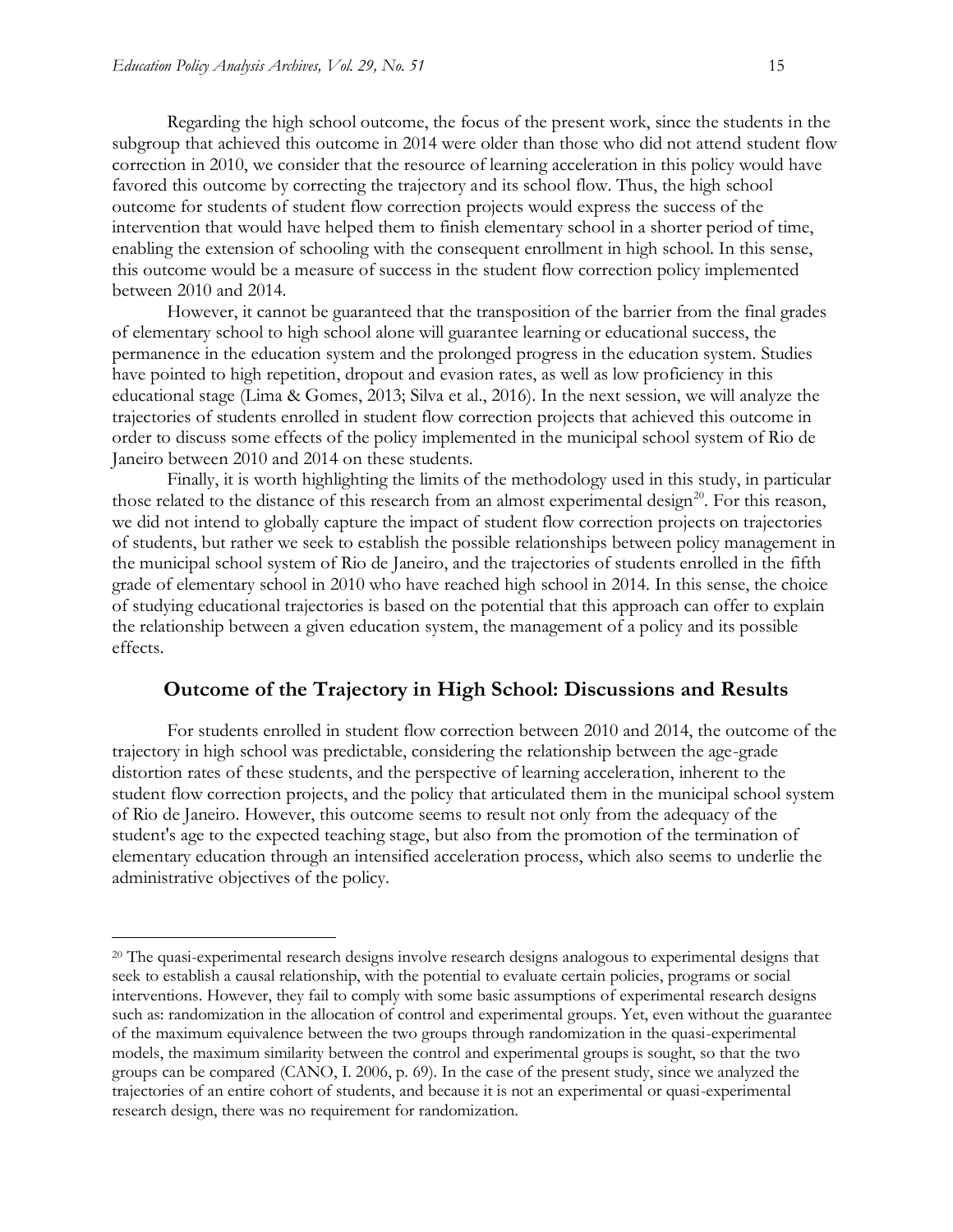In the following chart we present the characteristics of students enrolled in regular classes and of students enrolled in classes of student flow correction projects/learning acceleration between 2011 and 2013 that were enrolled in high school in 2014, according to data of the School Census.

#### **Chart 1**

| Characteristics of students who achieved the outcome in high school in 2014, enrolled only in regular classes and |  |  |
|-------------------------------------------------------------------------------------------------------------------|--|--|
| enrolled in classes of student flow correction projects in the previous three years (2011 to 2013)                |  |  |

| Characteristics         |                      | Trajectories with outcome in high school in 2014 |                           |                         |  |
|-------------------------|----------------------|--------------------------------------------------|---------------------------|-------------------------|--|
|                         |                      | Students enrolled in                             | Students enrolled only in |                         |  |
|                         |                      |                                                  | classes of projects       | regular classes between |  |
|                         |                      |                                                  | between 2011 and 2013     | 2011 and 2013           |  |
|                         |                      |                                                  | $\%$ of the total (1,664) | $%$ of the total (23)   |  |
|                         | Male                 | $\frac{0}{0}$                                    | 57.4                      | 43.8                    |  |
| Gender                  | Female               |                                                  | 42.6                      | 56.2                    |  |
|                         |                      |                                                  |                           |                         |  |
|                         | White                | $\frac{0}{0}$                                    | 28.1                      | 31.8                    |  |
| color                   |                      |                                                  |                           |                         |  |
| Race/                   | Not white            |                                                  | 64.5                      | 63.1                    |  |
|                         | Illiterate           | $\frac{0}{0}$                                    | 2.8                       | 4.3                     |  |
|                         |                      |                                                  |                           |                         |  |
|                         | Incomplete           |                                                  | 36.1                      | 30.4                    |  |
|                         | Elementary school    |                                                  |                           |                         |  |
|                         | Complete             |                                                  | 35.2                      | 34.8                    |  |
|                         | Elementary school    |                                                  |                           |                         |  |
| Mother's Education      | Middle school and    |                                                  | 10                        | 17.4                    |  |
|                         | Higher               |                                                  |                           |                         |  |
|                         | No record of         |                                                  | 15.8                      | 13.1                    |  |
|                         | information          |                                                  |                           |                         |  |
| <b>SIN</b>              | Have NIS             | $\frac{0}{0}$                                    | 49.2                      | 40.9                    |  |
|                         | Age-grade distortion | $\frac{0}{0}$                                    | 40.1                      | 73.3                    |  |
|                         | of 2 or more years   |                                                  |                           |                         |  |
|                         | in 2010              |                                                  |                           |                         |  |
| Age-grade<br>distortion |                      |                                                  |                           |                         |  |
|                         |                      |                                                  |                           |                         |  |

*Source:* Enrollments base of 2010 SME and 2010 to 2014 School Census. Elaborated by the authors. *Note:* Regarding race/color, the data referring to the "undeclared" category was dismissed.

An initial contrast to be noted in Chart 1 is the reduced number of students (23) who were not enrolled in student flow correction classes and who reached high school in 2014, which, as already noted, would correspond to what was expected. Although many (73.3%) have age-grade distortion, these students did not participate in the student flow correction policy. Although aware that the small number of students in the second group contrasts with the group of students, these were kept in the analysis to make it possible to compare their characteristics with those of students enrolled in classes of student flow correction projects that achieved the same outcome in 2014.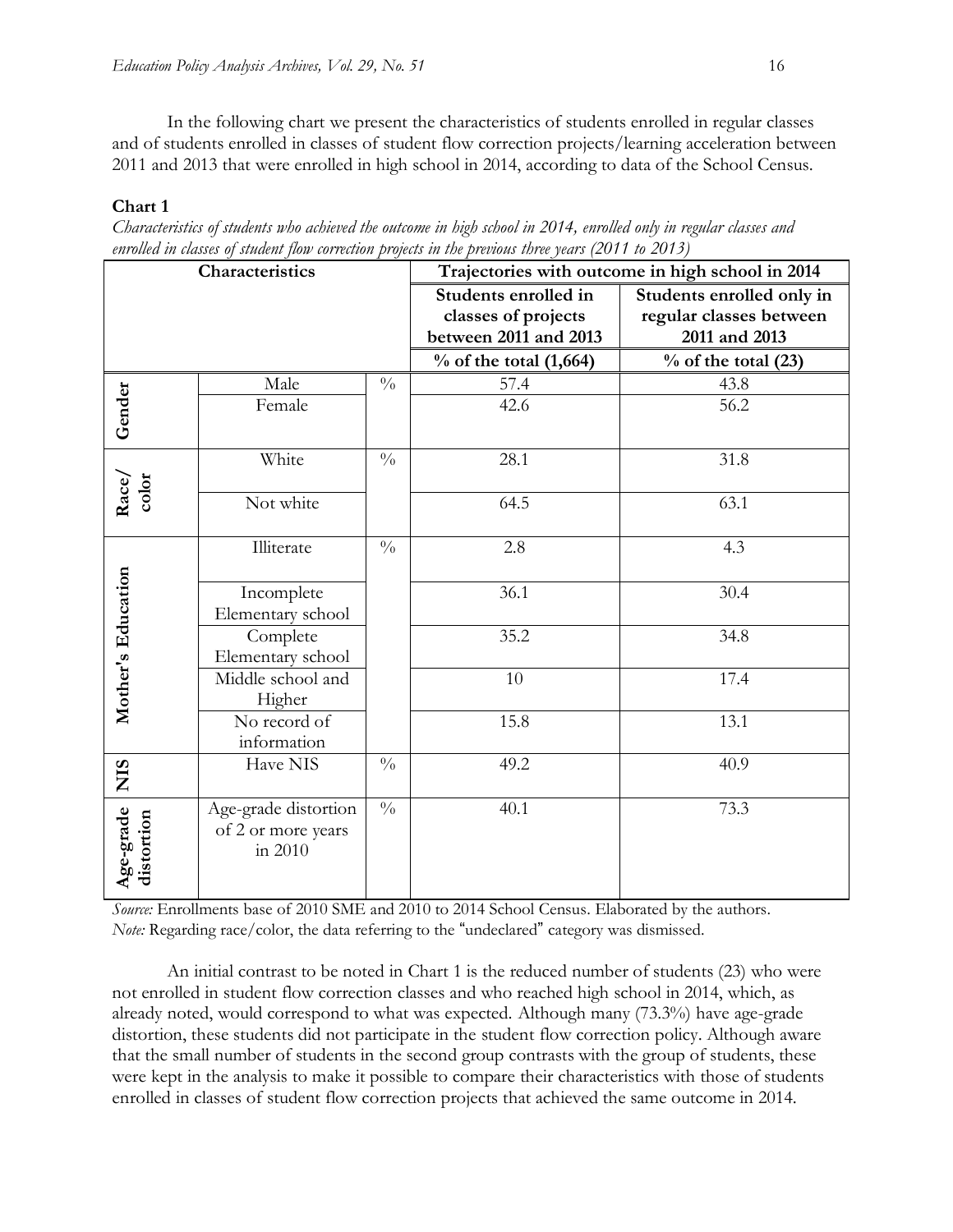Considering that students enrolled in the fifth grade in 2010 would only reach high school in 2014 through learning acceleration, it is plausible to assume that these students reached this outcome through some other acceleration-inducing mechanism, not corresponding to the correction of the flow classes of the municipal school system of Rio de Janeiro in the period from 2011 to 2013. Based on information from the School Census, we can say that the mechanism that would apparently explain these trajectories was the movement of these enrollments of students among the EJA, and the regular classes of elementary school. In this sense, EJA could be characterized as the trajectory used to reorganize the school flow, maintaining these students in the education system, granting them with the elementary school termination more quickly, and enabling their enrollment in high school in 2014.

The two sets of students who reached high school in 2014 (those who were enrolled in student flow correction projects, and those who were not and had only attended regular classes) had high percentages of grade distortion in 2010, at the beginning of the trajectory: 73.3% and 40%. Chart 1 shows that students enrolled in student flow correction projects are more vulnerable, given that the percentage of NIS is higher among them. Further, it prevails in this set male students and the mothers who are less educated, in opposition to students who were not in classes of student flow correction projects.

For the analysis of the educational trajectories, we considered the transitions between the school years according to the School Census (2011 to 2013) of 1,664 students who were enrolled in student flow correction classes during such period of time. In Chart 2 presented below, the transitions are expressed in the lines and correspond to the school year/stage/modality attended by the student in the school years, noting that in any situation the school outcome in 2014 corresponds to enrollment in high school.

#### **Chart 2**

| Transition between school years |                                           | Subtotal |               |  |
|---------------------------------|-------------------------------------------|----------|---------------|--|
| Year                            | Education                                 | No.      | $\frac{0}{0}$ |  |
| 2011                            | $5th$ grade                               | 160      | 9.5           |  |
|                                 | $6th$ grade                               | 1,504    | 90.5          |  |
| 2012                            | 6 <sup>th</sup><br>grade                  | 1,361    | 81.7          |  |
|                                 | $7th$ grade                               | 284      | 17            |  |
|                                 | 8 <sup>th</sup> and 9 <sup>th</sup> grade | 18       | 1.1           |  |
|                                 | EЈА                                       |          | 0.2           |  |
| 2013                            | 8 <sup>th</sup><br><sup>1</sup> grade     | 579      | 34.9          |  |
|                                 | $\overline{7^{th}$ or $9^{th}$ grade      | 8        | 0.5           |  |
|                                 | EJA                                       | 5        | 0.4           |  |
|                                 | High school                               | 1,072    | 64.2          |  |

*Educational trajectory of 1,664 students who were enrolled in the 5 th grade in 2010, enrolled in classes of student flow correction projects between 2011 and 2013, and reached to high school in 2014*

*Source:* 2010 SCA and 2010 to 2014 School Census database. Elaborated by the authors.

In Chart 2 the school years are presented in the first column, and in the second column the schooling years, stage or modality of education in which the students were enrolled in each year. The distribution of 1,664 enrollments corresponds to fraction of the total of 40,476 students enrolled in the fifth grade in the municipal school system of Rio de Janeiro in 2010 that had an INEP code, and were in high school at the end of the trajectory in 2014. The distribution of enrollments in the different schooling years of this subgroup of students who were enrolled between 2011 and 2013 in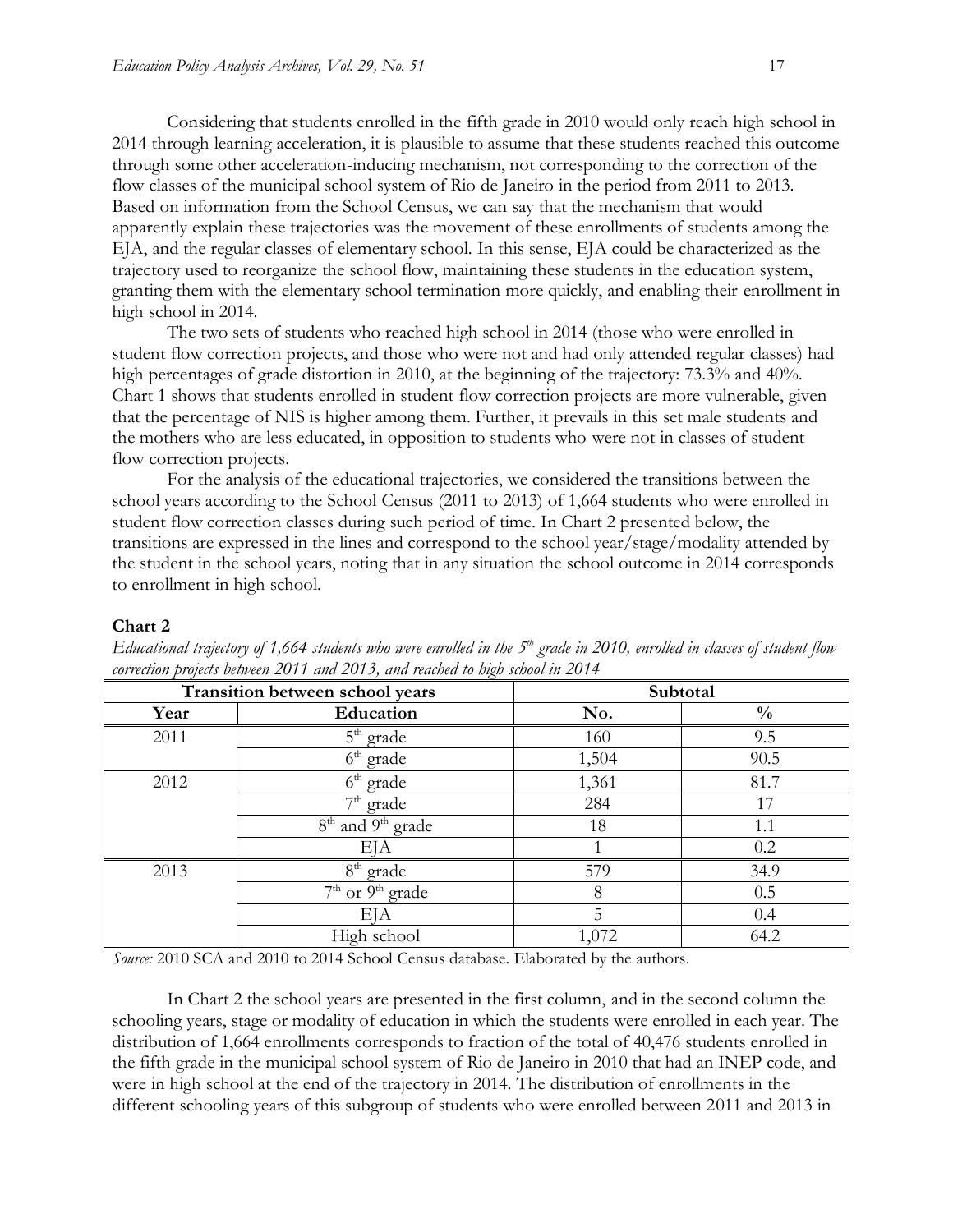student flow correction classes, and reached high school in 2014 is shown in the table lines, and reveals the school transitions between school years from 2011 to 2013 in which these students attended to one or more student flow correction classes, but also remained formally enrolled in classes in the regular school system, as recorded by the School Census. The data suggest heterogeneous and irregular school transitions, showing that for these students' high school was achieved in a rather tortuous way. It is noteworthy that in 2012, 81.7% of the total students who reached high school in 2014 were retained students in the sixth grade. The trajectory suggests that in the case of these sixth grade students, the student flow correction policy probably focused primarily on acceleration with the purpose of elementary school termination. From this point of view, the policy seems to have favored, at first, this group of students, by reducing the age-grade distortion, and access to high school since 2013, when 64.2% of them (or 1,072 of 1,664) reached this stage of basic education.

Considering this accentuated aspect of learning acceleration, barely visible in the initial formulation of the policy, it seemed important to verify whether this outcome provided a favorable educational trajectory for the schooling process of students who reached the first grade of high school in 2013.

In this sense, Table 3 exposes data related to the outcomes of students who were in high school in 2014, considering the schooling year, the modality and the stage of education attended in 2013 according to data from the School Census.

#### **Table 3**

|                                                | Stage/Grade attended by the student in 2014 |                                 |                              |                                 |          |
|------------------------------------------------|---------------------------------------------|---------------------------------|------------------------------|---------------------------------|----------|
| Year/Grade in which the<br>student was in 2013 | High<br>school - 1st<br>grade               | High<br>school - $2nd$<br>grade | Non-serial<br>High<br>school | In-person<br>EJA High<br>school | Total    |
| Elementary school of 9 years                   | 583                                         |                                 | 2                            |                                 | 587      |
| - $7th$ grade, $8th$ grade or $9th$<br>grade   | 35.0%                                       | $0.1\%$                         | $0.1\%$                      | $0.1\%$                         | 35.3%    |
|                                                | 634                                         | 421                             | 4                            | 3                               | 1,062    |
| High school - $1st$ grade                      | 38.1%                                       | $25.3\%$                        | $0.3\%$                      | $0.2\%$                         | $63.7\%$ |
| High school - $2nd$ grade                      | $\left( \right)$                            | 1                               | $\Omega$                     | $\theta$                        | 1        |
|                                                | $0\%$                                       | $0.1\%$                         | $0\%$                        | $0\%$                           | 0.1      |
| High school - non-serial                       |                                             | $\theta$                        | 8                            | $\Omega$                        | 9        |
|                                                | $0.1\%$                                     | $0\%$                           | $0.4\%$                      | $0\%$                           | 0.5      |
|                                                | 4                                           | $\Omega$                        |                              | $\Omega$                        | 5        |
| In-person EJA - final years                    | $0.3\%$                                     | $0\%$                           | $0.1\%$                      | $0\%$                           | 0.4      |
| Total                                          | 1,222                                       | 423                             | 15                           | 04                              | 1,664    |
|                                                | 73.3%                                       | 25.5%                           | 0.9%                         | 0.3%                            | 100%     |

*School status of the 1,664 students who were enrolled in student flow correction between 2011 and 2013, and whose educational trajectories are characterized by the enrollment in high school in the year of 2014*

*Source:* 2010 SCA and 2010 to 2014 School Census database. Elaborated by the authors.

Table 3 shows the distribution of the enrollment situations of the subgroup of students enrolled in the fifth grade of elementary school in 2010 that were enrolled in student flow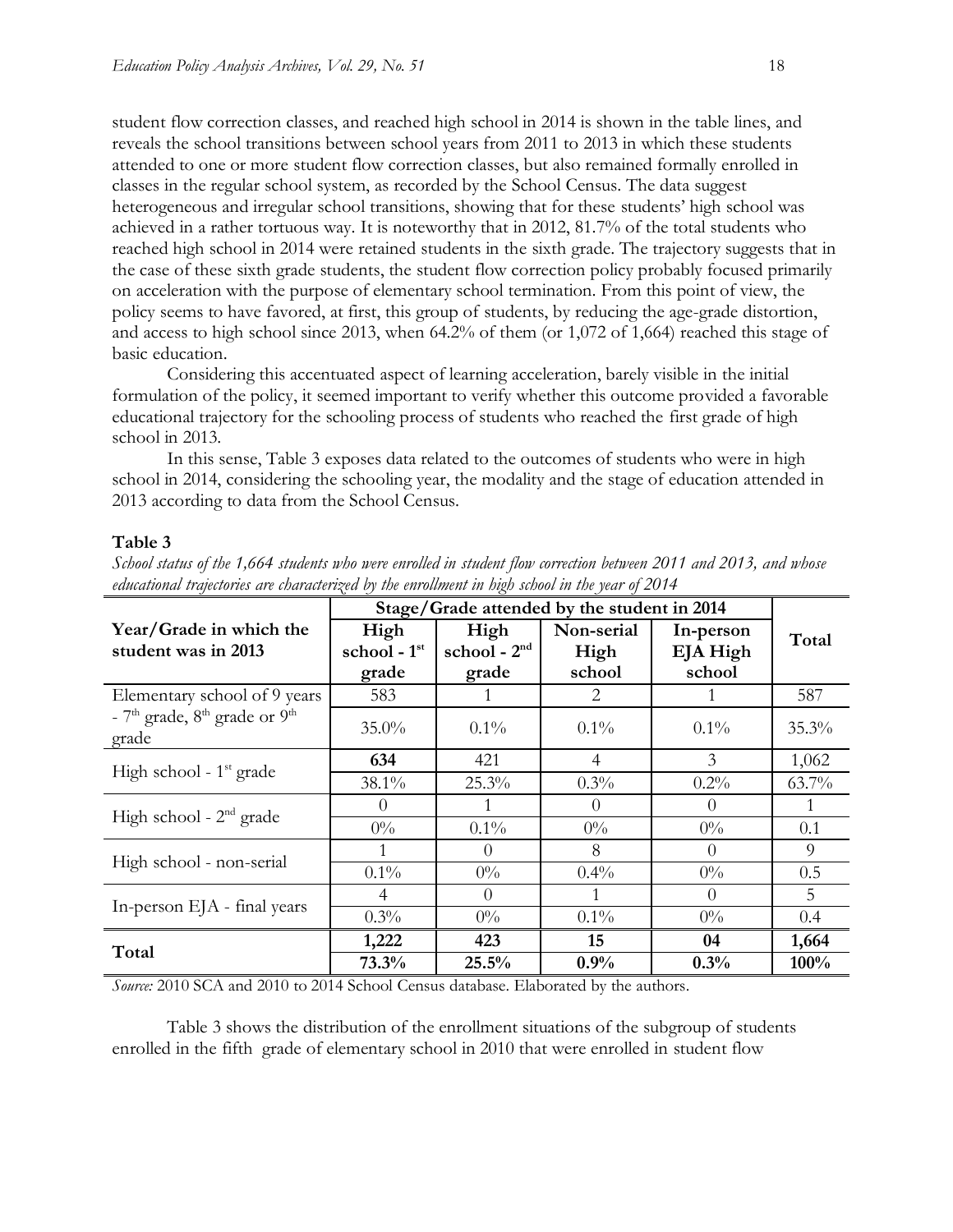correction classes between 2011 and  $2013^{21}$ , and were enrolled in high school in 2014, set as end year of the analysis of the trajectories in this study. In the analysis, the stages, years of schooling and teaching modalities attended in 2013 were considered in order to note the transitions, as shown in the first column of the table. The last column shows the total of students enrolled in high school in 2014. The data is presented in absolute and percentage values.

In this table, we are particularly interested in analyzing the data relating to students, who reached the first grade of high school in 2013, corresponding to the second line of the table, therefore, supposedly subjected to a continuous process of acceleration during the final years of elementary school.

We highlight that, among the 1,062 students who were in the first grade of high school in 2013, 634 students, that is, 59.7% of this total, failed the following year. Although it is not possible to make assumptions about the condition of these students in terms of learning for entry into high school due to the lack of performance data, this percentage points to the questioning of the educational advantages that the acceleration of schooling expressed in the inclusion of these students in this educational stage basic education already in 2013 would have caused.

It is worth mentioning that, despite the context of implementing external assessments and accountability that converge with a public management model related to the second generation of "New Public Management", students enrolled in the classes of student flow correction projects were assessed only by partner entities in the policy implementation. Thus, it was not possible to find a connection between student performance data and external assessments, or those developed in the school system.

At the beginning of the studied educational trajectories, a number of factors, including not learning in due time and consequent failure in many cases, led these students to a high percentage of age-grade distortion. In this sense, entry into high school would be the most promising trajectory outcome, in accordance with the acceleration of learning proposed, and the expectation to guarantee the permanence in the education system in stage and years of schooling as close as possible to the expected for the ages at the end of the analyzed period in 2014.

As shown in Chart 1 of the previous section, 57.4% of the students in this outcome are male and 40.1% had age-grade distortion in 2010. Lima and Gomes (2013) using a longitudinal research through Census micro data found that the unfavorable effects of age-grade distortion can lead to dropout, especially among young men enrolled in public schools. On the other side, the rate of grade retention of these students in 1<sup>st</sup> grade of high school, as shown in the transition from 2013 to 2014, indicates that the access to this educational stage of might not be translated into a wellestablished schooling process in terms of learning. Despite the advocate for the student flow correction policy, entering high school does not appear to have completely broken with the previous experience of school failure. It is worth underlining that in the absence of external assessment of the performance of these students at the end of elementary school, it is not possible to estimate the extent to which student flow correction projects contributed or not to this result, which seems to often lead to new grade retentions – as our data shows – or dropout, as noted by a wide range of studies on the effects of grade retention (Crahay, 2007; Correa, 2013; Oliveira & Soares, 2012).

In the last movement of this study, we verified the relationship between the characteristics related to gender and race/color of students who were enrolled in high school in 2014 (passed and failed in 2013), and who were enrolled in student flow correction projects.

<sup>&</sup>lt;sup>21</sup> We restate that the study on view, whereby it involved all students enrolled in the  $5<sup>th</sup>e$  grade of elementary school in 2010 and focused more especially on the trajectory of the group of students in this cohort that were enrolled in student flow correction classes between 2011 and 2013, it did not demand "randomization" since it was not a sample, but the entire population characterized.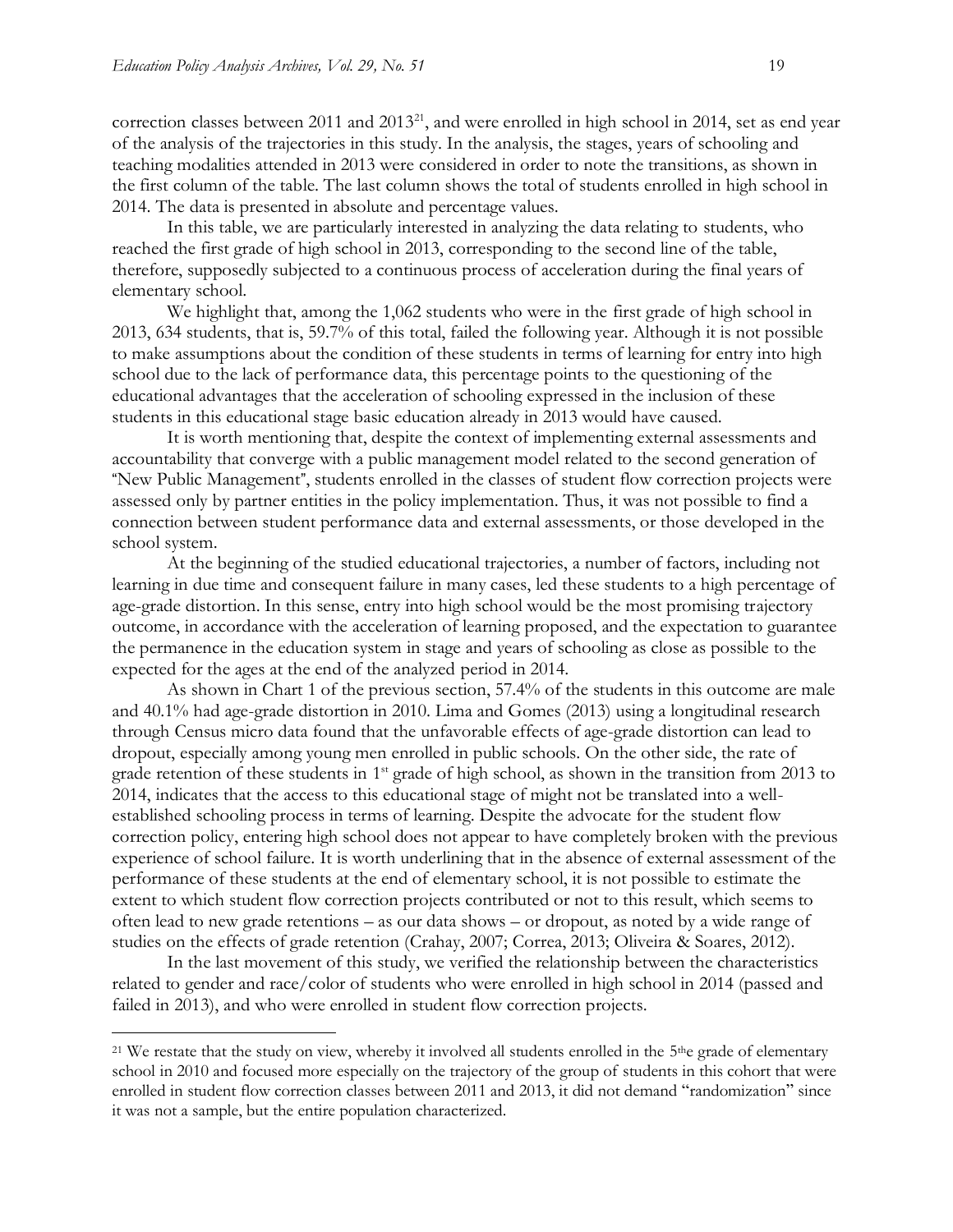According to previous studies, in relation to the gender variable, among students who failed in 2013, 36.7% are male. In the group of approved students, we found a balanced distribution between the percentages of male (20%) and female (20.2%) students. Regarding gender/color, the highest percentage of students who failed the first grade of high school are non-white students, representing 39.6% of all students enrolled in the first grade in 2013. Among the approved ones, the percentage of non-white corresponds to 25.1% of the total. In this sense, we can admit that retained students, in addition to being more vulnerable to grade retention (retention attracts retention, as Paes de Barros and Mendonça (1998) and Oliveira and Soares (2012) recall, there are also those who show a higher risk of less long-lived and more rough educational trajectories. That is, the school transitions for non-white male students tend to be more irregular and heterogeneous, showing that access to high school was achieved in a rather tortuous way.

#### **Final Considerations**

Transposing the barrier of the transition from the final years of elementary school to high school represents an obstacle for a high number of young Brazilians, especially for those whose social and cultural disadvantages of origin are not compensated by the education systems and schools (Silva, 2003) Black and brown boys are more prone to dropout and grade repetition, proving that the characteristics related to gender and race/color are also boundaries for the equal distribution of educational opportunities and consequent progress in the schooling process (Carvalho, 2004; Ferraro, 2007; Louzano, 2013).

In this scenario, as pointed out by Ribeiro (2011), the end of elementary education stands out for being the transition that most contributes to the inequality of educational results in Brazil, having considerable repercussions on the progression in the education system and on the school flow.

In this study we found that, in the case of the municipal school system in Rio de Janeiro, the possible influence of the policy on the trajectories of students does not converge with the principle of equity and economic fundamentals that justify the student flow correction policy adopted by the school system in the period of 2010-2014.

In this regard, it does not seem to be too much to recall that among the strategies established in the PNE for the compliance of goal 3, which sets the increase in the net enrollment rate in high school with the purpose of its universalization, the maintenance and expansion of student flow correction programs and actions of fundamental education stands out. Considering the uninterrupted and increasing implementation of actions and policies of this nature in Brazil, especially with the support of non-governmental organizations, it seems important to warn, in line with Martins (2017, p. 73), that "however, there is no systematic survey of experiences and there is no national program, supported by the Union, destined to this objective".

In the study presented, the analysis of the trajectories between 2010 and 2014 of students enrolled in the fifth grade of the municipal schools system of Rio de Janeiro in 2010 was the resource used to investigate the possible relations between the correction policy of age-grade distortion implemented in this public school system and as educational transitions that led to the outcome in high school. In this way, we seek to contribute to a better informed debate that articulates the transitions between elementary school and high school in basic education, and the interventions already carried out through a student flow correction policy implemented in a large municipal network. The results suggest that, although the policy has favored the transition from the final years of elementary school to high school –when students are essentially assisted by the state school system – by accelerating the termination of elementary school, the high rate of grade retention in the first grade indicates possible weaknesses in the schooling process. Supporting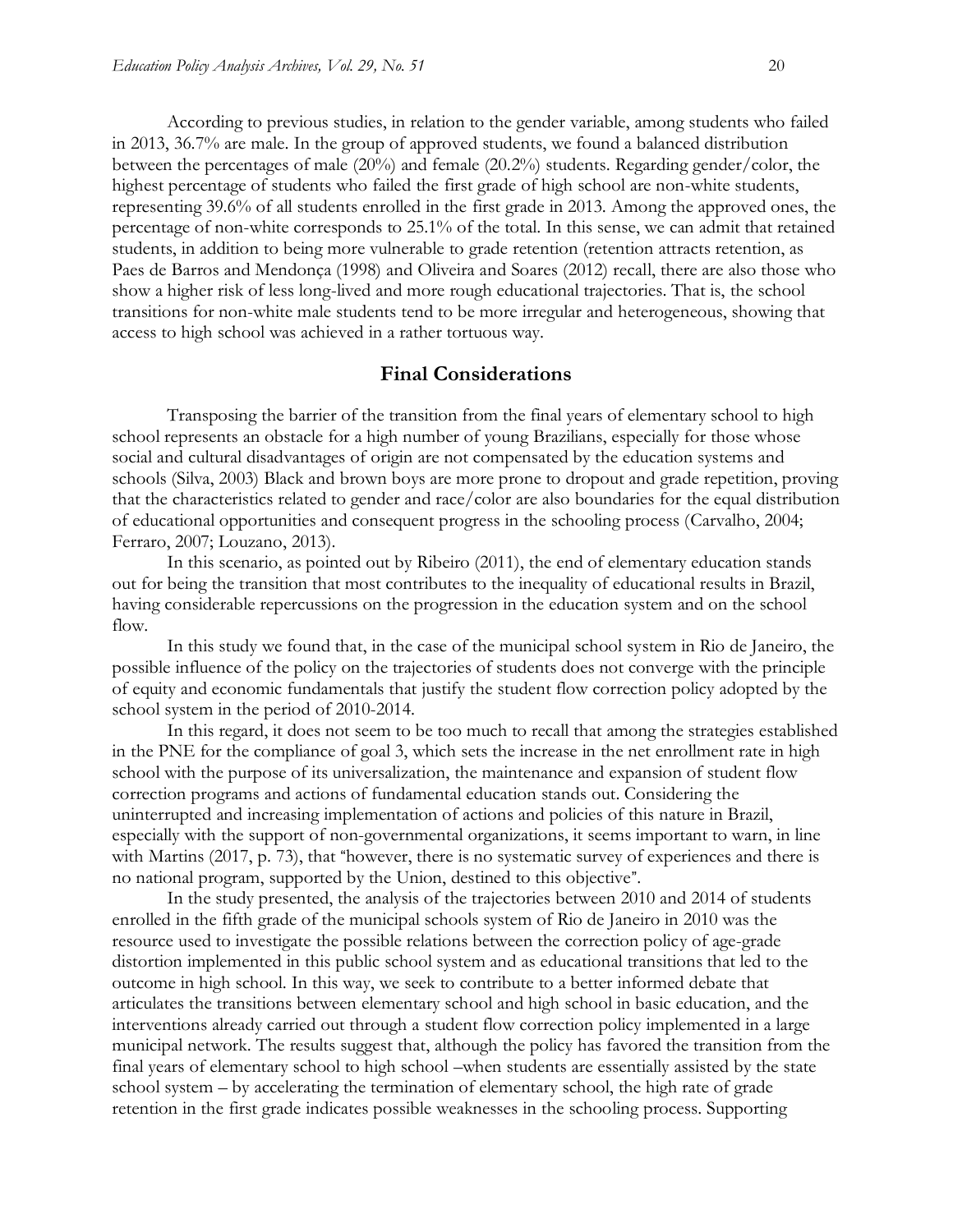studies that associate sociodemographic factors to school failure, the data reveal that non-white male students are the most affected by grade retention in high school even though they have been benefited from the politics.

It also seems important to reflect on the repercussion of standardized pedagogical work on teaching work and student learning. In this sense, aspects related to the establishment of structured didactic materials, the centralized assessment in the institutions that support the projects, the organization of homogeneous classes, and the adoption of generalist teachers who work in the final years of elementary education, deserve further studies, since such aspects integrate the postulates on which student flow correction projects are organized and widely implemented in public school systems in Brazil.

Within the limits of the generalizations that the present study can elicit, we believe that the approach, the methodology used, as well as the discussions presented, can contribute to instigate new research that analyzes the relations between educational policies, educational trajectories, and education inequalities within the education networks and systems.

Finally, the findings seem to reinforce the relevance of testing and assessing public policies so that it can be continued or corrected and have a positive impact on the lives of citizens.

## **References**

- Alves, F. C., Ortigão, I. & Franco, C. (2007). Origem social e risco de repetência: interação raçacapital econômico. *Cadernos de Pesquisa*, *37*(130), 161-180. [https://doi.org/10.1590/S0100-](https://doi.org/10.1590/S0100-15742007000100008) [15742007000100008](https://doi.org/10.1590/S0100-15742007000100008)
- Bodião, I. S. (2018). Considerações sobre a reforma do ensino médio do Governo Temer. *Cadernos de Pesquisa*, *25*(2), 109-127.<http://dx.doi.org/10.18764/2178-2229.v25n2p109-127>
- Bourdieu, P. (1998). Os três estados do capital cultural. Em: M. A. Nogueira, & A. Catani (Org.) *Escritos de Educação* (9ª ed., pp. 71-80). Editora Vozes.
- Brasil, Constituição da República Federativa do Brasil (1988/2001).
- Brasil, Lei nº 13.415, de Fevereiro 16, 2017. (2017, 16 Fevereiro). (Conversão da Medida Provisória nº 746 de 2016). Altera as Leis nos 9.394, de 20 de dezembro de 1996, que estabelece as diretrizes e bases da educação nacional, e 11.494, de 20 de junho 2007, que regulamenta o Fundo de Manutenção e Desenvolvimento da Educação Básica e de Valorização dos Profissionais da Educação, a Consolidação das Leis do Trabalho - CLT, aprovada pelo Decreto-Lei no 5.452, de 1o de maio de 1943, e o Decreto-Lei nº 236, de 28 de fevereiro de 1967; revoga a Lei no 11.161, de 5 de agosto de 2005; e institui a Política de Fomento à Implementação de Escolas de Ensino Médio em Tempo Integral.
- Brasil, Lei nº 13.005, de 25 de Junho de 2014. (2014, 25 junho). Aprova o Plano Nacional de Educação para o decênio 2011-2020 e dá outras providências. Disponível em: [<http://www.planalto.gov.br/ccivil\\_03/\\_ato2011-2014/2014/lei/l13005.htm>](http://www.planalto.gov.br/ccivil_03/_ato2011-2014/2014/lei/l13005.htm). .
- Brasil, Lei nº 13.005.(2007, Agosto). *Plano de Desenvolvimento da Educação, Plano de Metas Todos Pela Educação, Instrumento de Campo*, Brasília, DF, Ag., 2007. Disponível em: <http://portal.mec.gov.br/arquivos/pdf/diagnostico.pdf>
- Brasil, Lei nº 13.005. (2008, Agosto). *Plano de Desenvolvimento da Educação, Plano de Metas Todos Pela Educação, Instrumento de Campo*, Brasília, DF, Ag., 2008. Disponível em: [http://portal.mec.gov.br/arquivos/pdf/diagnostico.pdf.](http://portal.mec.gov.br/arquivos/pdf/diagnostico.pdf)
- Brasil, Lei nº 13.005. (2009). *Orientações gerais para elaboração do Plano de Ações Articuladas (PAR) dos municípios (versão revisada e ampliada),* Brasília, DF, 2009.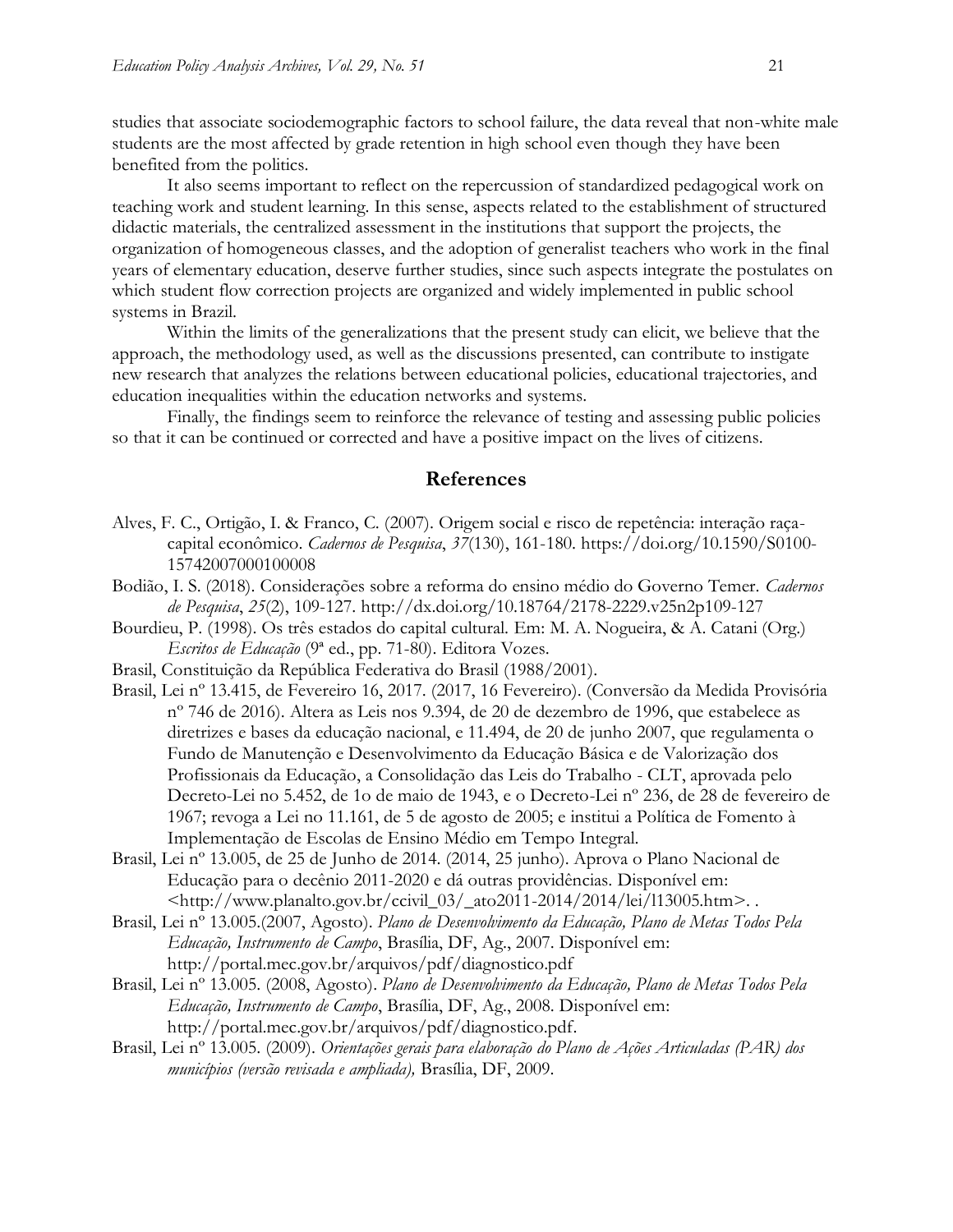Brasil, Lei nº 13.005.(2016, Setembro 22). Medida Provisória nº 746, de 22 de Setembro de 2016. Institui a Política de Fomento à Implementação de Escolas de Ensino Médio em Tempo Integral, altera a Lei nº 9.394, de 20 de dezembro de 1996, que estabelece as diretrizes e bases da educação nacional, e a Lei nº 11.494 de 20 de junho 2007, que regulamenta o Fundo de Manutenção e Desenvolvimento da Educação Básica e de Valorização dos Profissionais da Educação, e dá outras providências. *Diário Oficial da União*, Brasília, DF, 23 de Set. de 2016.

Brooke, N., & Soares, J. F. (2008). *Pesquisa em eficácia escolar: origens e trajetórias.* Editora UFMG.

- Cano, I. (2006) *Introdução à avaliação de programas sociais* (3ª ed., pp. 120). FGV Editora.
- Carvalho, C. P., & Oliveira, A. C. P & LIMA, M. F. M. (2014). Avaliações externas: tensões e desafios para a gestão escolar. *Estudos de Avaliação Educacional*., *25*(59), 50-76.
- Carvalho, M. P. (2004). Quem são os meninos que fracassam na escola? *Cadernos de Pesquisa*, *34*(121), 11-40.<http://publicacoes.fcc.org.br/index.php/cp/article/view/487>
- Chaves, D. S. P. (2017). Políticas Públicas e reconfiguração da escola pública: Programa Acelera Brasil. *XV Encontro Regional de História da ANPUH - Rio*, 2012. [http://www.encontro2012.rj.anpuh.org/resources/anais/15/1338553460\\_ARQUIVO\\_Arti](http://www.encontro2012.rj.anpuh.org/resources/anais/15/1338553460_ARQUIVO_Artigo_Anpuh.pdf) [go\\_Anpuh.pdf](http://www.encontro2012.rj.anpuh.org/resources/anais/15/1338553460_ARQUIVO_Artigo_Anpuh.pdf)
- Coleman, J. S., E. Q., Hobson, C. J., McPartland, J., Mood, A. M., Weinfeld, F. D., York, R. L. (1966). *Equality of educational opportunity*. Washington, DC: National Center for Educational Statistics.
- Coraggio, J. L. (2007). Propostas do Banco Mundial para a educação: Sentido oculto ou problemas de concepção? Em: L. de Tommasi, M. J. Warde & S. Haddad, *O Banco Mundial e as políticas educacionais* (pp. 279). Cortez.
- Correa, E. V. (2013). *Efeito da repetência nos anos iniciais do Ensino Fundamental: um estudo longitudinal a partir do Geres*. [Tese Mestrado]. Pontifícia Universidade Católica do Rio de Janeiro, Departamento de Educação.
- Costa, A. C. (2010). O regime de colaboração entre União, estados e municípios no financiamento da educação no Brasil. *RBPAE*, *26*(1), 105-121. <https://seer.ufrgs.br/rbpae/article/viewFile/19685/11468>
- Crahay, M., & Baye, M. (2013). Existem escolas justas e eficazes? Esboço de resposta baseado no PISA 2009. *Cadernos de Pesquisa*, *43*(150), 858-883. <http://publicacoes.fcc.org.br/index.php/cp/article/view/2684>
- Dubet, F. (2008) *O que é uma escola justa? A escola de oportunidades*. Cortez Editora
- Draibe, S. M. (1998) A política social na América Latina: O que ensinam as experiências recentes de reformas? Em: E. Diniz & S. Azevedo (Orgs.), *Reforma do Estado e democracia no Brasil*: *dilemas e perspectivas*. Edunb.
- Esteves, L. C. G. (2018). Ensino médio, o ensino pela metade: Geografia da negação de um direito. *Arquivos Analíticos de Políticas Educativa, 26*(160), 1-36.<https://doi.org/10.14507/epaa.26.3140>
- Ferraro, A. R. (2007). Gênero e alfabetização no Brasil caminhos para a pesquisa em Sociologia da Educação a partir de fontes estatísticas. Em: L. P. Paixão & N. Zago (Orgs.) *Sociologia da educação: Pesquisa e realidade brasileira* (pp. 154-181). Editora Vozes.
- Franco, C., Alves, F., & Bonamino, A. (2007). Qualidade do ensino fundamental: Políticas, suas possibilidades, seus limites. *Educação e Sociedade*, Campinas, *28*(100, especial), 989-1014. [http://dx.doi.org/10.1590/S0101-73302007000300017.](http://dx.doi.org/10.1590/S0101-73302007000300017)
- Fonseca, C. (1999). Quando cada caso NÃO é um caso: Pesquisa etnográfica em educação. *Revista Brasileira de Educação*, (10), 58-78. [http://anped.tempsite.ws/novo\\_portal/rbe/rbedigital/RBDE10/RBDE10\\_06\\_CLAUDIA](http://anped.tempsite.ws/novo_portal/rbe/rbedigital/RBDE10/RBDE10_06_CLAUDIA_FONSECA.pdf) [\\_FONSECA.pdf](http://anped.tempsite.ws/novo_portal/rbe/rbedigital/RBDE10/RBDE10_06_CLAUDIA_FONSECA.pdf)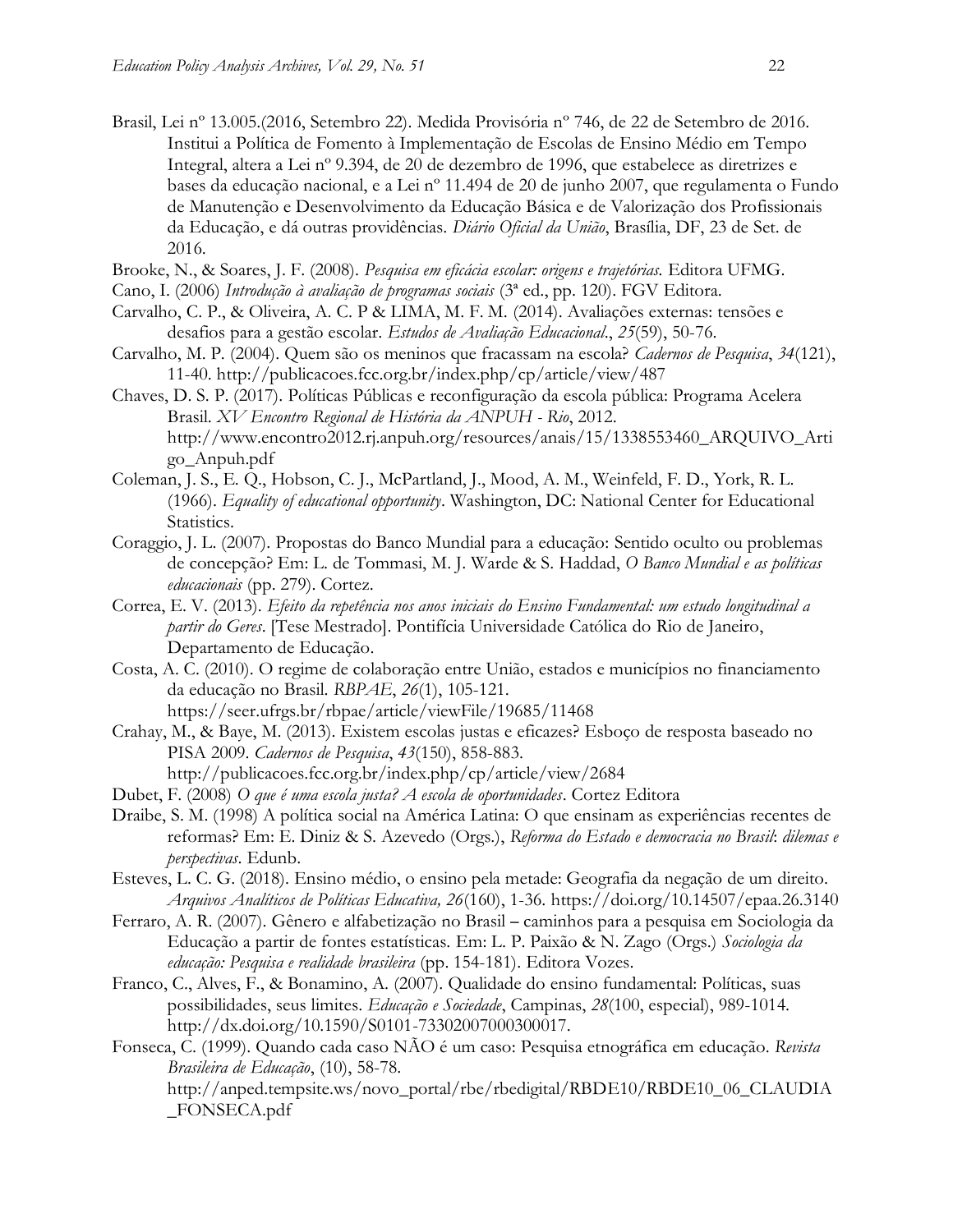- Gunther, H. (2006). Pesquisa qualitativa versus pesquisa quantitativa: Esta é a questão?. *Psicologia*: *Teoria e Pesquisa, 22*(2), 201-210.<https://doi.org/10.1590/S0102-37722006000200010>
- Krawczyk, N. (2011) Reflexão sobre alguns desafios do ensino médio no Brasil hoje. *Cadernos de Pesquisa*, *41*(144), 752-769.<https://doi.org/10.1590/S0100-15742011000300006>
- Lalli, V. S. (2000). O Programa Acelera Brasil. *Em Aberto*, *17*(71), 145-148. <http://www.dominiopublico.gov.br/download/texto/me0000294.pdf>
- Lima, L. C. A & Gomes, C. A. Ensino médio para todos: oportunidades e desafios. *Revista Brasileira de Estudos Pedagógicos*, 94(238), 745-769. [https://doi.org/10.24109/2176-](https://doi.org/10.24109/2176-6681.rbep.94i238.357) [6681.rbep.94i238.357](https://doi.org/10.24109/2176-6681.rbep.94i238.357)
- Lima, M. F. M. (2016). *Correção de fluxo na rede pública municipal do Rio de Janeiro (2009-2014): Aspectos da política e as trajetórias dos alunos*. [Tese doutorado]. Pontifícia Universidade Católica do Rio de Janeiro, Departamento de Educação.
- Louzano, P. (2013). Fracasso escolar: evolução das oportunidades educacionais de estudantes de diferentes grupos étnico-raciais. *36ª Reunião Nacional da ANPED.* [https://www.anped.org.br/biblioteca/item/fracasso-escolar-evolucao-das-oportunidades](https://www.anped.org.br/biblioteca/item/fracasso-escolar-evolucao-das-oportunidades-educacionais-de-estudantes-de-diferentes)[educacionais-de-estudantes-de-diferentes](https://www.anped.org.br/biblioteca/item/fracasso-escolar-evolucao-das-oportunidades-educacionais-de-estudantes-de-diferentes)
- Mainardes, J. (2006a). Abordagem do ciclo de políticas: Uma contribuição para a análise de políticas educacionais. *Revista Educação e Sociedade*, *27*(94), 47-69
- Mainardes, J. (2006b). Organização da escolaridade em ciclos no Brasil: revisão da literatura e perspectivas para a pesquisa. *Educação e Pesquisa*, *32*(1), 11-30.
- Martins, R. C. R. (2017). O ensino médio e o Plano Nacional de Educação: ainda muito longe da realização da meta 3. Em: A. V. GOMES*. A. Plano Nacional de Educação: olhares sobre o andamento das metas* (pp. 51-90). Edições Câmara
- Ministério da Educação. (2019). *Correção de fluxo escolar terá investimento de R\$ 78 milhões.*  [http://portal.mec.gov.br/component/tags/tag/34366.](http://portal.mec.gov.br/component/tags/tag/34366)
- Motta, V. C., & Frigotto, G. (2017) Por que a urgência da reforma do ensino médio? Medida Provisória nº 746/2016 (Lei nº 13.415/2017) *Educação e Sociedade*, v. 38, nº 139, 355-372.
- Nogueira, C. M. M., & Fortes, M. F. (2004). A importância sobre o estudo das trajetórias escolares na Sociologia da Educação contemporânea. *Paidéia*, (2), 54-74.
- Nogueira, M. A (2005). A relação família-escola na contemporaneidade: Fenômeno social/ interrogações sociológicas. *Análise Social*, *XL* (176), 563-578.
- Oliveira, D. A. (2005) A educação no contexto das políticas sociais atuais: Entre a focalização e a universalização. *Linhas Críticas*, *11*(20), 27-40.
- Oliveira, L. F. B., & Soares, S. S. D. (2012). Determinantes da repetência escolar no Brasil: Uma análise de painel dos censos escolares entre 2007 e 2010. *IPEA,* (Texto para debate 1703).
- Oliveira, R. P., & Araújo, G. C. (2005). Qualidade do ensino: Uma nova dimensão da luta pelo direito à educação. *Revista Brasileira de Educação*, (28), 5-24.
- Osorio, R. G., & Soares, S. (2005). A geração 80: Um documentário estatístico sobre a produção das diferenças educacionais entre negros e brancos. Em: S. Soares et al (Org.). *Os mecanismos de discriminação racial nas escolas brasileiras.* IPEA. [http://www.ipea.gov.br/portal/images/stories/PDFs/livros/OsMecanismosDeDiscriminac](http://www.ipea.gov.br/portal/images/stories/PDFs/livros/OsMecanismosDeDiscriminacaoRacialNasEscolas.pdf) [aoRacialNasEscolas.pdf.](http://www.ipea.gov.br/portal/images/stories/PDFs/livros/OsMecanismosDeDiscriminacaoRacialNasEscolas.pdf)
- Parente, M. M. A., & Lück, H. (2004). *Mecanismos e experiências de correção do fluxo escolar no ensino fundamental*. (Texto para debate 1032).
- Parente, M. M. A., & Lück, H. (2007). *Aceleração da Aprendizagem para corrigir o fluxo escolar: o caso do Paraná.* (Texto para debate 1274). IPEA.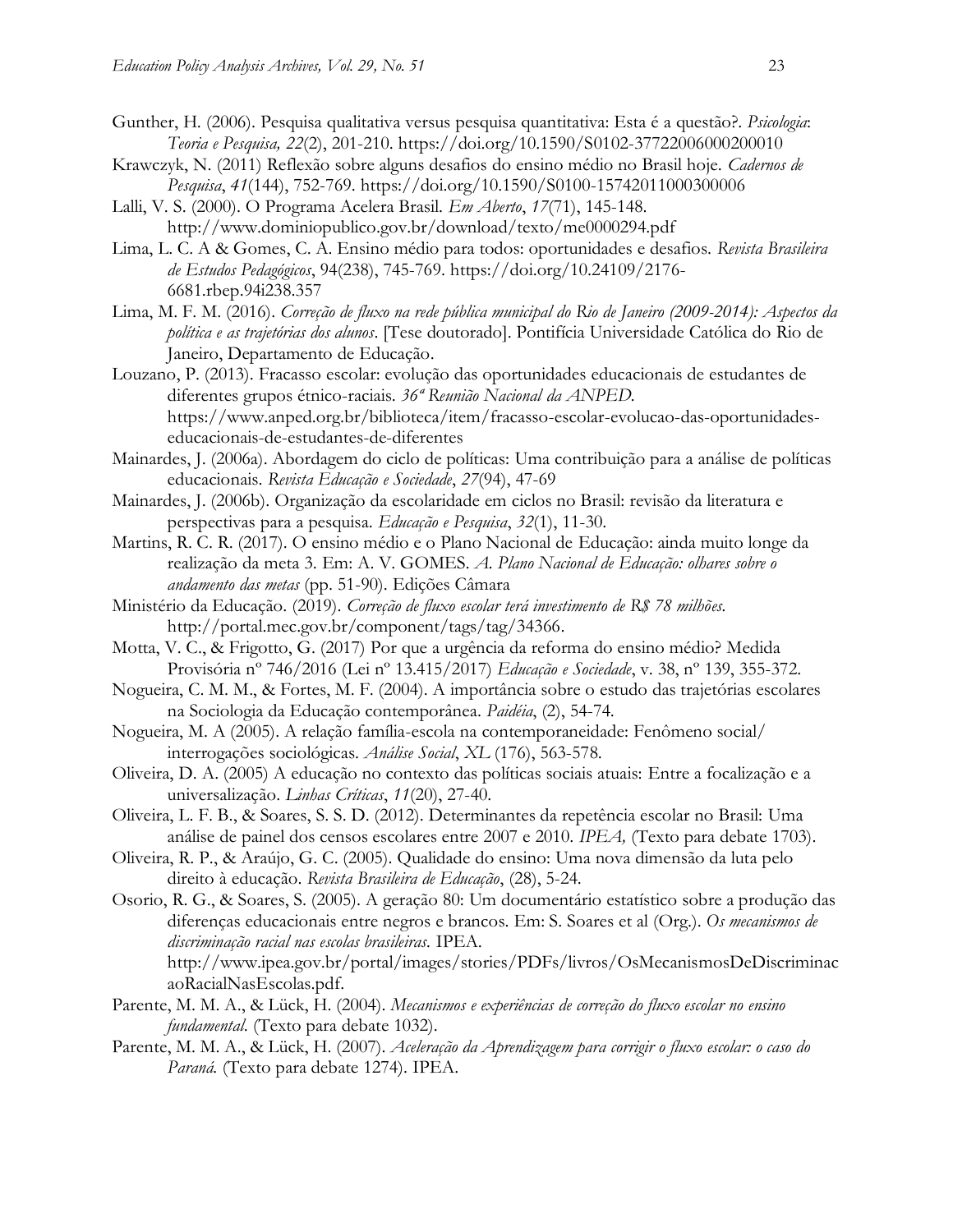- Pereira, H. S. (2011). *A certificação ocupacional de dirigentes escolares da rede municipal de ensino de Campo Grande MS: implicações para a gestão escolar (2001-2004).* [Master's thesis]. Catholic University Dom Bosco, Campo Grande. Depositary Library: Pe. Fêlix Zavattaro.
- Peroni, V. M. (2012). A gestão democrática da educação em tempos de parceria entre o público e o privado*. Pro-Posições*, *23*(2, 68), 19-31.
- Peroni, V. M., & Adrião, T. (2008). A relação público/privado e a gestão da educação em tempos de redefinição do papel do Estado. *Público e privado na educação*: *Novos elementos para o debate* (pp. 111-127). Xamã.
- Peroni, V. M., & Adrião, T. (2011). *Análise das consequências das parcerias firmadas entre os municípios brasileiros e a Fundação Ayrton Senna para a oferta educacional*. Relatório de Pesquisa Jovem Cientista. CNPQ.
- Peroni, V. M., Oliveira, R. T. C., & Fernandes, M. D. E. (2009). Estado e terceiro setor: as novas regulações entre o público e o privado na gestão da educação básica brasileira. *Educação e Sociedade*, *30*(108), 761-778.
- Riani, J. L. R., & Rios-Neto, E. L. G. (2008). *Background* familiar *versus* perfil escolar do município: qual possui maior impacto no resultado educacional dos alunos brasileiros? *Revista Brasileira de Estudos de População.*, *25*(2), 251-269.
- Ribeiro, C.A.C. (2011). Desigualdade de oportunidades e resultados educacionais no Brasil. *DADOS*  – *Revista de Ciências Sociais*, 54(1), 41-87
- Rio de Janeiro. *Acordo de Resultados (2009, 2010, 2011).* Ver em: [http://www.rio.rj.gov.br/dlstatic/10112/2116763/4104311/acordoderesultadosbx.pdf.](http://www.rio.rj.gov.br/dlstatic/10112/2116763/4104311/acordoderesultadosbx.pdf)
- Rio de Janeiro. Lei 5215 de 10/02/10 *Dispõe sobre a revisão do Plano Plurianual 2010-2013 para o período 2010-2013*. Publicado no Diário Oficial de 23/08/2010. Supplement. 2010 a.
- Rio de Janeiro. Resolução SME 1079 de 27 de Maio de 2010. *Instituiu projetos especiais de correção de fluxo na Rede Pública Municipal de Ensino do Rio de Janeiro e dá outras providências*. Publicado no Diário Oficial de 05/28/2010b
- Rio de Janeiro. Resolution SME nº 1100 de 10 de Outubro de 2010. *Altera a organização dos projetos de correção de fluxo na Rede Pública Municipal de Ensino do Rio de Janeiro*. Publicado no Diário Oficial de 10/10/2010c.
- Rio de Janeiro. Resolution SME 1161 de 10/10/2011, Publicado no Diário Oficial de Outubro 11, 2011. *Define projetos estratégicos de correção de fluxo na Rede Pública do Sistema Municipal de Ensino da Cidade do Rio de Janeiro e dá outras providências.* Publicado no Diário Oficial de 11 de Outubro de 2011.
- Ribeiro, S. C. (1991). A pedagogia da repetência. *Estudos Avançados*, *5*(12), 7-21. <http://www.revistas.usp.br/eav/article/view/8604>
- Riscal, S. A. (2012). Política Educacional, Justiça distributiva e equidade: considerações sobre as políticas compensatórias para a educação*. Revista HISTEDBR On-line*, *11*(44), 248-261. <https://doi.org/10.20396/rho.v11i44.8639989>
- Rosar, M. F. F., & Krawczyk, N. R. (2001). Diferenças da homogeneidade: elementos para o estudo da política educacional em alguns países da América Latina. *Educação & Sociedade*, 22(75), 33-47.
- Santos, J. C. (2014). *O Gerencialismo no novo modelo de educação pública da Cidade do Rio de Janeiro (2009- 2012): origens, implantação, resultados e percepções*. [ Doctorate Thesis in Education]. Federal University of Rio de Janeiro, Education College.
- Silva, N. V. (2003). Expansão escolar e estratificação educacional no Brasil. Em N. V. Silva & C. Hasenbalg (Orgs.) *Origens e destinos: Desigualdades sociais ao longo do ciclo de vida* (pp. 105-146). Topbooks.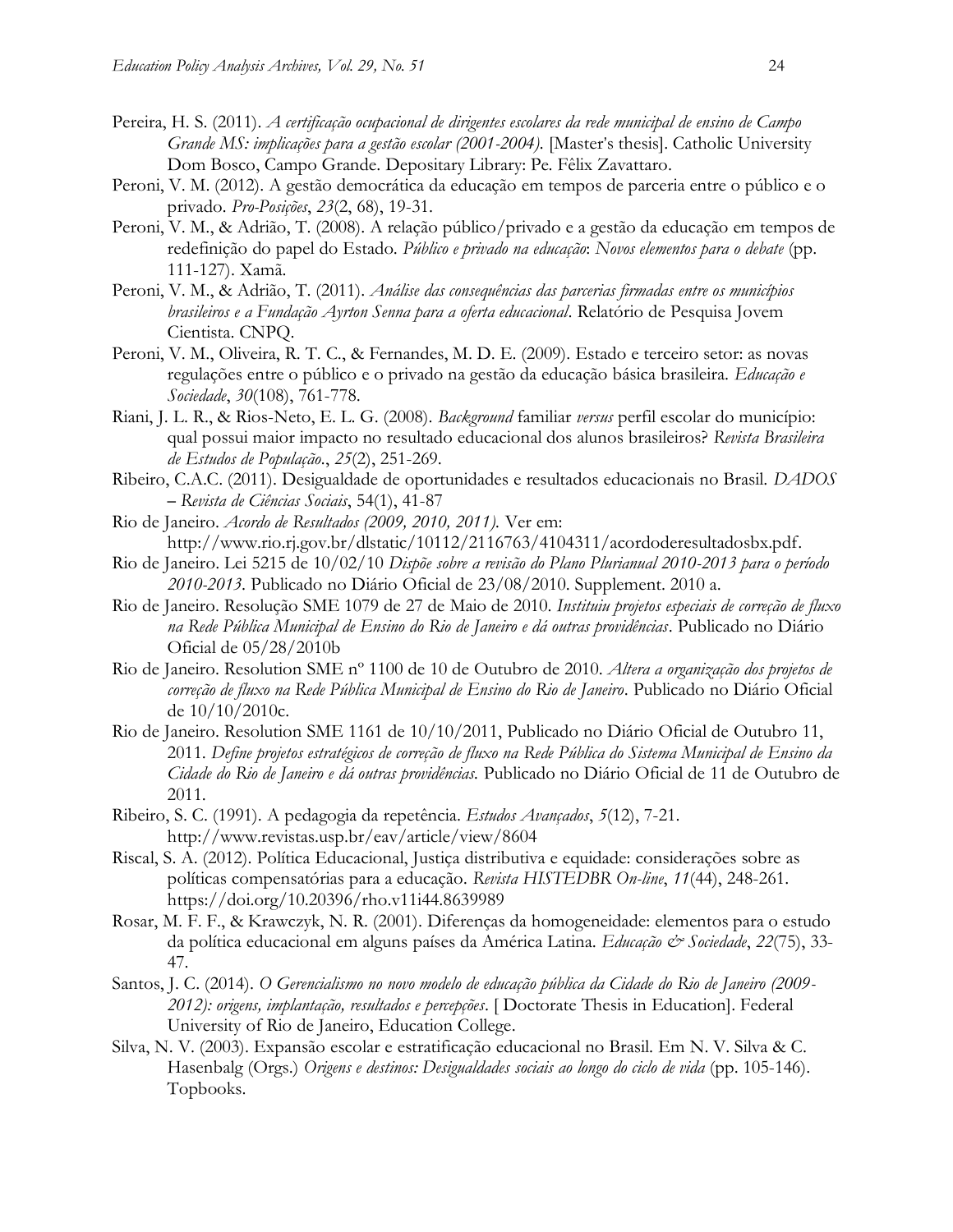- Silva, P. B.C., Rezende, N. C., Quaresma, T.C.C & Chrispino, A. (2016). Sobre o sucesso e o fracasso no Ensino Médio em 15 anos (1999 e 2014). *Ensaio: Avaliação e Políticas Públicas em Educação,24*(91), 445-476.
- Souza, A. C., Bueno, C. A. R., & Figueiredo, I. M. Z. (2011) Alternativas para melhorar o fluxo escolar no ensino fundamental: Promoção automática e correção da defasagem idade-série. *Cadernos de Educação - FaE/PPGE/UFPel*, Pelotas, *39,* 83 – 106. <https://periodicos.ufpel.edu.br/ojs2/index.php/caduc/article/view/1529>
- Xavier, F. P., & Alves, M. T. G (2014). Efeito das escolas, contexto socioeconômico e a composição por gênero e raça. Em: B. P. Melo, A. M Diogo, M. Ferreira, J.T. Lopes & E. E. Gomes (Orgs.). *Entre a crise e a euforia: práticas e políticas educativas no Brasil e em Portugal.* (1ª ed., pp. 975 – 1008). Faculdade de Letras da Universidade do Porto.

Yin, R. K. (2005). *Estudo de caso*: *Planejamento e métodos* (3ª ed.). Bookman.

## **About the Authors**

#### **Maria de Fátima Magalhães de Lima**

13fatimamlima@gmail.com

ORCID: <http://orcid.org/0000-0002-7829-8383>

PhD and Master in Education. Degree in Biological Sciences. Technician of the Operational Support Center of the Public Prosecutor's Offices of Collective Guardianship for the Protection of Education of the Public Ministry of the State of Rio de Janeiro (CAO Educação - MPRJ).

#### **Cynthia Paes de Carvalho**

Pontifical Catholic University Rio de Janeiro – PUC Rio cynthiapaesdecarvalho@puc-rio.br

ORCID:<https://orcid.org/0000-0002-6139-5806>

Assistant Professor and Coordinator of Postgraduation in Education of the Department of Education of PUC-Rio. PhD and Master in Education. Degree in Physics.

## education policy analysis archives

Volume 29 Número 51 April 19, 2021 ISSN 1068-2341

0

Readers are free to copy, display, distribute, and adapt this article, as long as the work is attributed to the author(s) and **Education Policy Analysis Archives**, the changes are identified, and the same license applies to the

derivative work. More details of this Creative Commons license are available at [https://creativecommons.org/licenses/by-sa/4.0/.](https://creativecommons.org/licenses/by-sa/4.0/) **EPAA** is published by the Mary Lou Fulton Institute and Graduate School of Education at Arizona State University Articles are indexed in CIRC (Clasificación Integrada de Revistas Científicas, Spain), DIALNET (Spain), [Directory of Open](http://www.doaj.org/)  [Access Journals,](http://www.doaj.org/) EBSCO Education Research Complete, ERIC, Education Full Text (H.W. Wilson), QUALIS A1 (Brazil), SCImago Journal Rank, SCOPUS, SOCOLAR (China).

Please send errata notes to Audrey Amrein-Beardsley at [audrey.beardsley@asu.edu](mailto:audrey.beardsley@asu.edu)

**Join EPAA on Facebook** <https://www.facebook.com/EPAAAAPE> and **Twitter** @epaa\_aape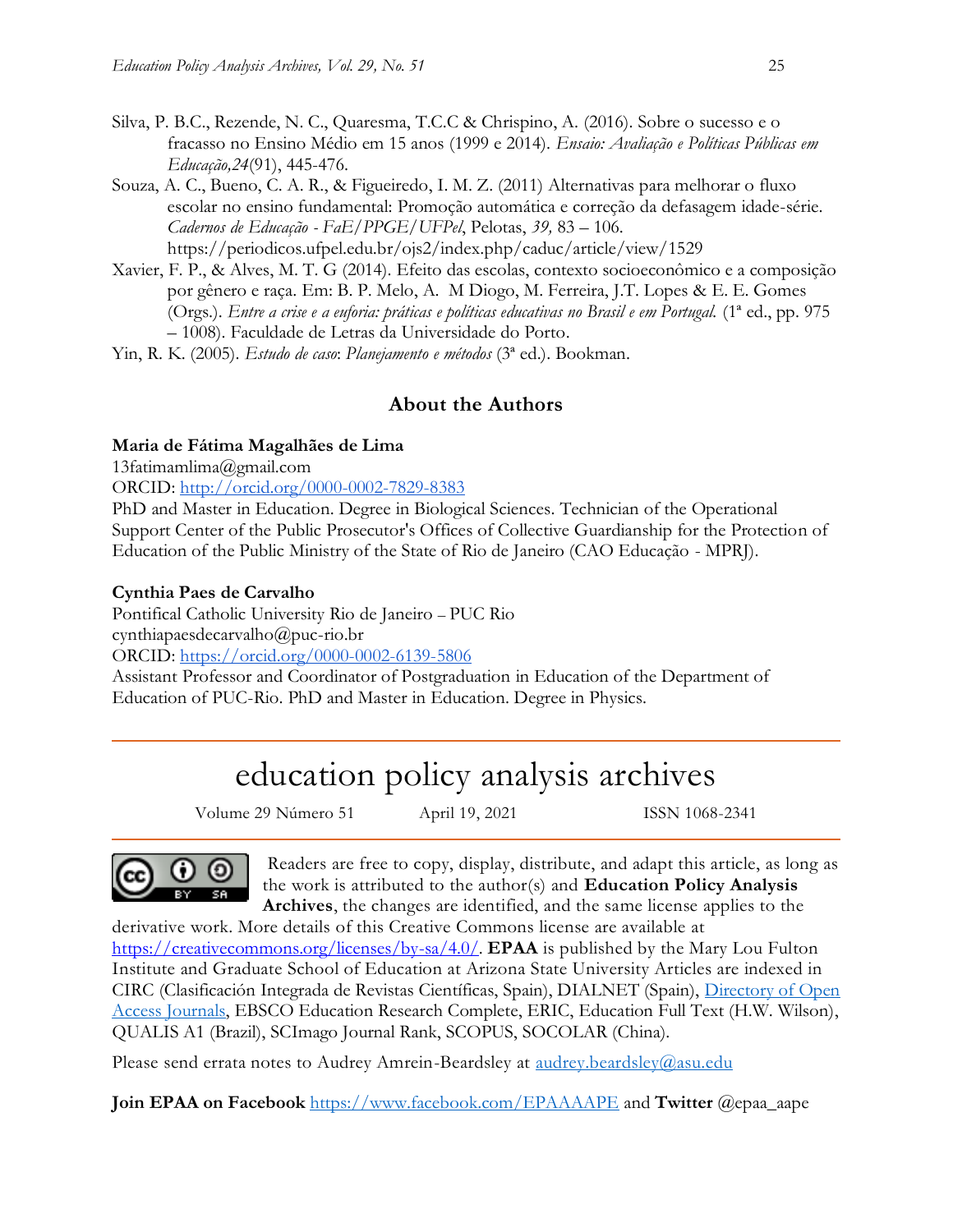## education policy analysis archives editorial board

Lead Editor: **Audrey Amrein-Beardsley** (Arizona State University) Editor Consultor: **Gustavo E. Fischman** (Arizona State University) Associate Editors: **Melanie Bertrand, David Carlson, Lauren McArthur Harris, Danah Henriksen, Eugene Judson**, **Mirka Koro-Ljungberg, Daniel Liou, Scott Marley, Keon McGuire, Molly Ott, Iveta Silova** (Arizona State University)

**Madelaine Adelman** Arizona State University **Cristina Alfaro**  San Diego State University **Gary Anderson** New York University

**Michael W. Apple**  University of Wisconsin, Madison **Jeff Bale** University of Toronto, Canada

**David C. Berliner**  Arizona State University **Henry Braun** Boston College **Casey Cobb** University of Connecticut **Arnold Danzig** San Jose State University **Linda Darling-Hammond**  Stanford University **Elizabeth H. DeBray**  University of Georgia **David E. DeMatthews** University of Texas at Austin **Chad d'Entremont** Rennie Center for Education Research & Policy **John Diamond** University of Wisconsin, Madison **Matthew Di Carlo**  Albert Shanker Institute **Sherman Dorn** Arizona State University **Michael J. Dumas**  University of California, Berkeley **Kathy Escamilla**  University of Colorado, Boulder **Yariv Feniger** Ben-Gurion University of the Negev **Melissa Lynn Freeman**  Adams State College **Rachael Gabriel** University of Connecticut

**Amy Garrett Dikkers** University of North Carolina, Wilmington **Gene V Glass**  Arizona State University **Ronald Glass** University of California, Santa Cruz

**Jacob P. K. Gross**  University of Louisville

**Aaron Benavot** SUNY Albany **Julian Vasquez Heilig** California State University, Sacramento **Kimberly Kappler Hewitt** University of North Carolina Greensboro **Aimee Howley** Ohio University **Nelly P. Stromquist** 

> **Steve Klees** University of Maryland **Jaekyung Lee S**UNY Buffalo **Jessica Nina Lester** Indiana University **Amanda E. Lewis** University of Illinois, Chicago **Chad R. Lochmiller** Indiana University **Christopher Lubienski** Indiana University **Sarah Lubienski** Indiana University **Larisa Warhol**

**William J. Mathis**  University of Colorado, Boulder **Michele S. Moses**  University of Colorado, Boulder **Julianne Moss** Deakin University, Australia **Sharon Nichols**  University of Texas, San Antonio **Eric Parsons** University of Missouri-Columbia **Amanda U. Potterton** University of Kentucky **Susan L. Robertson** Bristol University

**Gloria M. Rodriguez** University of California, Davis **R. Anthony Rolle**  University of Houston **A. G. Rud**  Washington State University

**Patricia Sánchez** University of University of Texas, San Antonio **Eric M. Haas** WestEd **Janelle Scott** University of California, Berkeley **Jack Schneider** University of Massachusetts Lowell **Noah Sobe** Loyola University

> University of Maryland **Benjamin Superfine**  University of Illinois, Chicago **Adai Tefera**  Virginia Commonwealth University **A. Chris Torres** Michigan State University **Tina Trujillo**  University of California, Berkeley **Federico R. Waitoller**  University of Illinois, Chicago University of Connecticut **John Weathers** University of Colorado, Colorado Springs **Kevin Welner** University of Colorado, Boulder **Terrence G. Wiley**  Center for Applied Linguistics **John Willinsky**  Stanford University **Jennifer R. Wolgemuth**  University of South Florida **Kyo Yamashiro**  Claremont Graduate University **Miri Yemini** Tel Aviv University, Israel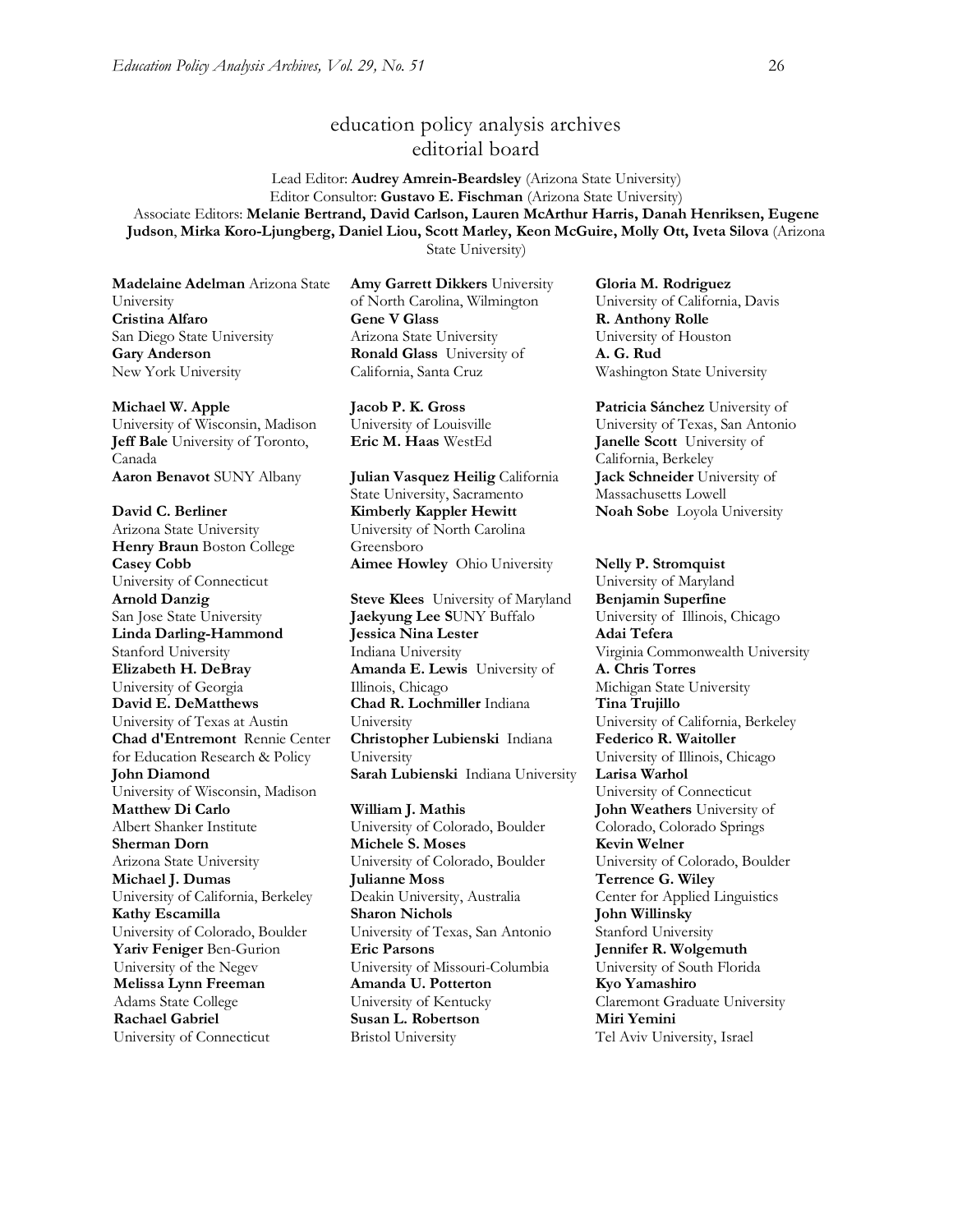## archivos analíticos de políticas educativas consejo editorial

Editor Consultor: **Gustavo E. Fischman** (Arizona State University)

Coordinador (Español/Latinoamérica): **Ignacio Barrenechea** (Universidad de San Andrés), **Ezequiel Gomez Caride** (Universidad de San Andres/ Pontificia Universidad Católica Argentina)

Editor Coordinador (Español/Norteamérica): **Armando Alcántara Santuario** (Universidad Nacional Autónoma de México) Editor Coordinador (Español/España): **Antonio Luzon** (Universidad de Granada)

Editores Asociados: **Jason Beech** (Monash University)**, Angelica Buendia**, (Metropolitan Autonomous University), **Gabriela de la Cruz Flores** (Universidad Nacional Autónoma de Mëxico), **Alejandra Falabella** (Universidad Alberto Hurtado, Chile), **Carmuca Gómez-Bueno** (Universidad de Granada), **Carolina Guzmán-Valenzuela** (Universidade de Chile), **Cesar Lorenzo Rodriguez Urib**e (Universidad Marista de Guadalajara), **Antonia Lozano-Díaz** (University of Almería), **Sergio Gerardo Málaga Villegas** (Instituto de Investigación y Desarrollo Educativo, Universidad Autónoma de Baja California (IIDE-UABC)), **María Teresa Martín Palomo** (University of Almería), **María Fernández Mellizo-Soto** (Universidad Complutense de Madrid), **Tiburcio Moreno** (Autonomous Metropolitan University-Cuajimalpa Unit), **José Luis Ramírez,** (Universidad de Sonora), **Axel Rivas** (Universidad de San Andrés), **Maria Veronica Santelices** (Pontificia Universidad Católica de Chile)

**Claudio Almonacid** Universidad Metropolitana de Ciencias de la Educación, Chile

**Miguel Ángel Arias Ortega**  Universidad Autónoma de la Ciudad de México **Xavier Besalú Costa**  Universitat de Girona, España

**[Xavier Bonal](javascript:openRTWindow() Sarro** Universidad Autónoma de Barcelona, España

#### **[Antonio Bolívar](javascript:openRTWindow() Boitia**

Universidad de Granada, España

**[José Joaquín Brunner](javascript:openRTWindow()** Universidad Diego Portales, Chile

**[Damián Canales Sánchez](javascript:openRTWindow()** Instituto Nacional para la Evaluación de la Educación, México

**Gabriela de la Cruz Flores** Universidad Nacional Autónoma de México **[Marco Antonio Delgado Fuentes](javascript:openRTWindow()** Universidad Iberoamericana, México

**[Inés Dussel](javascript:openRTWindow()**, DIE-CINVESTAV, México

**[Pedro Flores Crespo](javascript:openRTWindow()** Universidad Iberoamericana, México

**Ana María García de Fanelli**  Centro de Estudios de Estado y Sociedad (CEDES) CONICET, Argentina **Juan Carlos González Faraco**  Universidad de Huelva, España

**María Clemente Linuesa**  Universidad de Salamanca, España

**Jaume Martínez Bonafé** Universitat de València, España

**Alejandro Márquez Jiménez**  Instituto de Investigaciones sobre la Universidad y la Educación, UNAM, México

**María Guadalupe Olivier Tellez**, Universidad Pedagógica Nacional, México **[Miguel Pereyra](javascript:openRTWindow()** Universidad de Granada, España

**[Mónica Pini](javascript:openRTWindow()** Universidad Nacional de San Martín, Argentina

**Omar Orlando Pulido Chaves** Instituto para la Investigación Educativa y el Desarrollo Pedagógico (IDEP) **José Ignacio Rivas Flores** Universidad de Málaga, España

**[Miriam Rodríguez Vargas](javascript:openRTWindow()** Universidad Autónoma de Tamaulipas, México

**José Gregorio Rodríguez**  Universidad Nacional de Colombia, Colombia **[Mario Rueda Beltrán](javascript:openRTWindow()** Instituto de Investigaciones sobre la Universidad y la Educación, UNAM, México **José Luis San Fabián Maroto**  Universidad de Oviedo, España

**[Jurjo Torres Santomé](javascript:openRTWindow()**, Universidad de la Coruña, España

**[Yengny Marisol Silva Laya](javascript:openRTWindow()** Universidad Iberoamericana, México **Ernesto Treviño Ronzón** Universidad Veracruzana, México

**[Ernesto Treviño](javascript:openRTWindow() Villarreal** Universidad Diego Portales Santiago, Chile **[Antoni Verger Planells](javascript:openRTWindow()** Universidad Autónoma de Barcelona, España

**[Catalina Wainerman](javascript:openRTWindow()** Universidad de San Andrés, Argentina **Juan Carlos Yáñez Velazco** Universidad de Colima, México